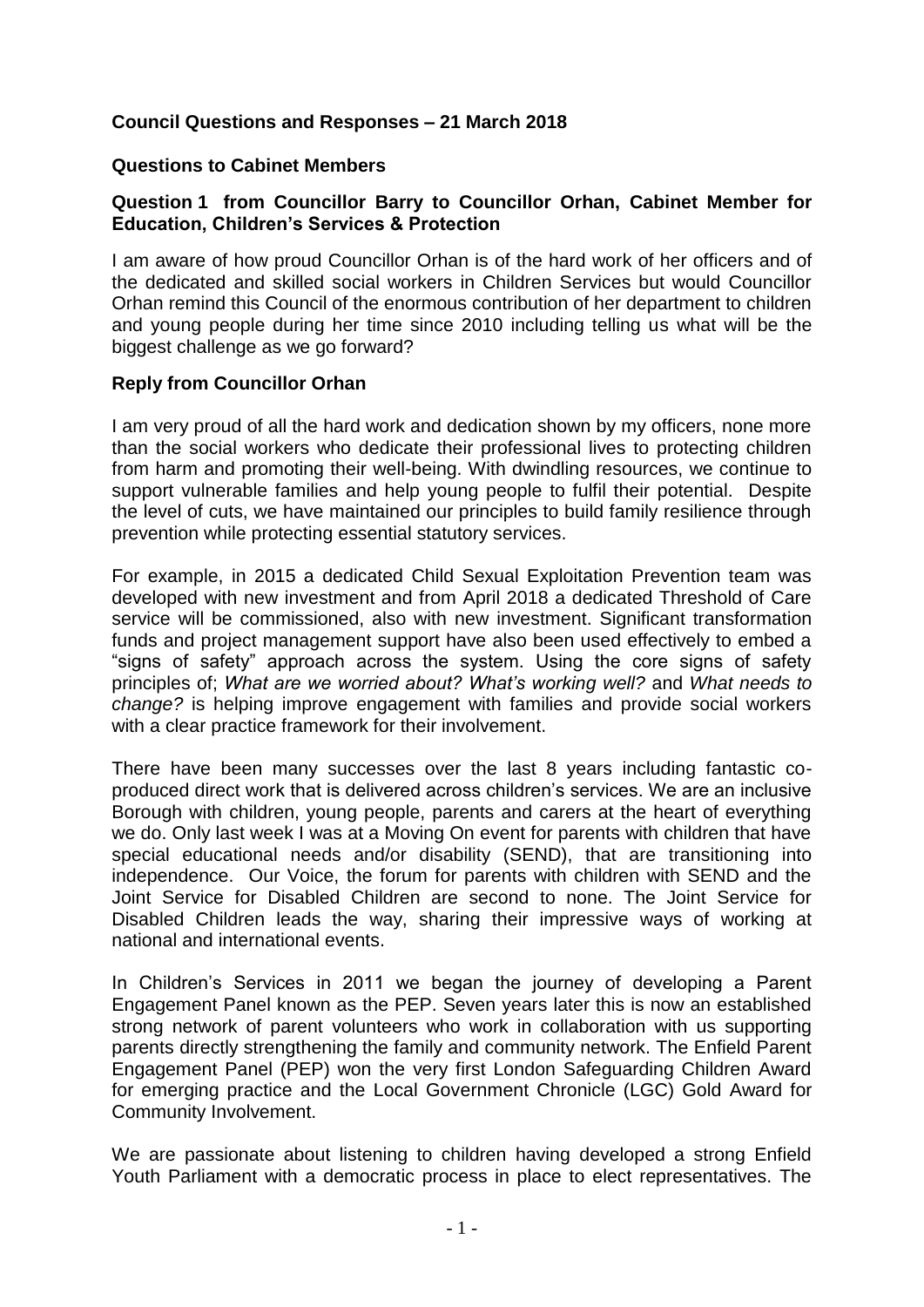Children in Care Council known as KRATOS continues to hold us to account as their corporate parent.

In March 2015 Ofsted inspected Enfield's services for children in need of help and protection, children looked after and care leavers and reviewed the effectiveness of the Local Safeguarding Children Board. We were the first London Borough to have achieved a judgement of "Good". I am delighted to say that in April 2017 a further Ofsted inspection confirmed that services remain good, despite increase in demand and complexity against a backdrop of shrinking resources.

The numbers of 'contacts' and referrals that come into Enfield's Single Point of Entry (SPOE) have risen in recent years. In 2016/17 there were over four thousand referrals for children in Enfield which is almost 1500 more than five years ago, in 2011/12. The SPOE, Assessment and Protection services are strong, keeping children in Enfield safe, with prompt action taken to protect them, where necessary.

Our services for looked after children and care leavers are of a very high standard with a focus upon continuous improvement. We have some high achieving care leavers including one who has secured a job in the houses of parliament.

I have championed our schools over seeing an expansion in primary pupil places and most recently supporting the planned expansion of our special school sector. The latter should realise an increase in over 200 places for our pupils and result in them being educated in their own community and not in out of borough provision. Over 90% of Enfield schools are judged good or outstanding by Ofsted, a testament to my commitment to the pupils and families of Enfield.

The Youth Offending Unit was in the top 20% of Youth Offending Teams (YOT)s in London in the comprehensive HMIP lead multi-agency inspection round of 2011. Since then Ofsted, Care Quality Commission (CQC) and Her Majesty's Inspectorate of Probation (HMIP) multi-agency thematic inspections have reaffirmed the excellent work and high standards of the service. In 2017 Enfield Youth Offending Service was one of only 5 in London to receive the highly coveted Restorative Justice Council "Restorative Justice Quality Mark".

The biggest challenge we face is continued budget reductions, growing demand and increasing complexity. Recruiting experienced social workers and retaining them in Enfield remains a challenge however the depth and breadth of experience at management and leadership level, provides a solid foundation for social work with children and families to flourish.

#### **Question 2 from Councillor Dines to Councillor Fonyonga, Cabinet Member for Community Safety & Public Health**

Given Enfield Council is meant to be promoting healthy eating, would the Cabinet Member, Councillor Fonyonga, explain why a fish and chip van has been given the licence to operate at Broomfield Park, by the children's playground?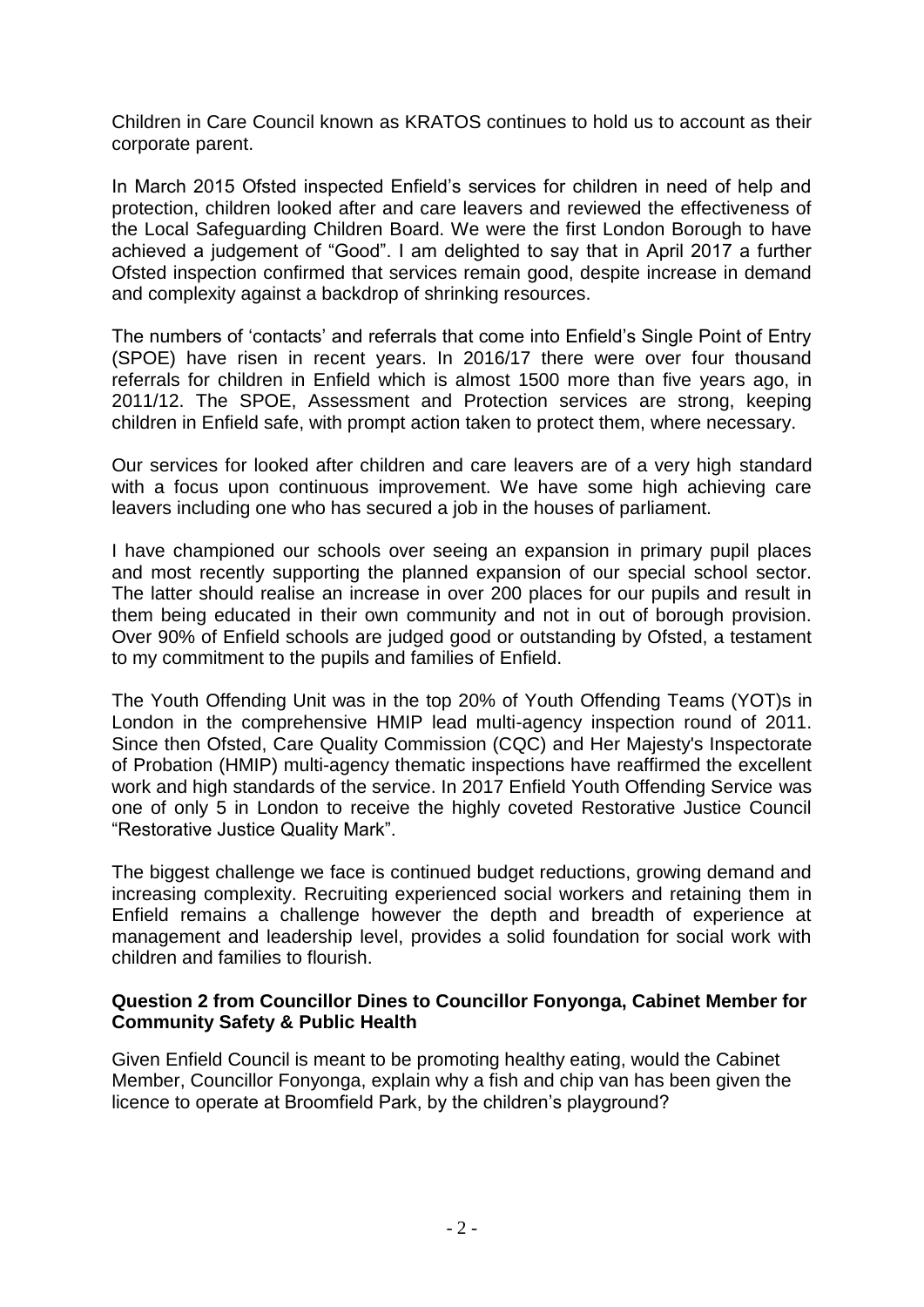# **Reply from Councillor Fonyonga**

Despite the abject failure of the government to value public health as evidenced by the relentless and extremely harmful cuts to the Public Health grant endangering the health and wellbeing of all residents, Enfield Council continues to champion healthy eating through our unyielding strategy and drive to ensure that residents live longer, healthier lives. The provider of the mobile concession at Broomfield Park was therefore awarded the concession following an open tender process which included a very clear commitment to the Council's 'Healthy Catering Commitment' which will ensure that customers have a wide menu choice appropriate for all park users, and we will be working with them to help this take place.

Furthermore, the Health and Wellbeing Board has agreed to support the Local Government Declaration on Sugar Reduction and Healthier Food which offers a framework for the Council with partners to incorporate promoting healthy food within local policies and practices. Enfield Council is leading the way by working within a vast range of establishments including schools, nurseries, leisure centres and community groups to become Sugar Smart (a campaign run by the Jamie Oliver Foundation and Sustain), which encourages a range of settings to reduce sugar consumption. Our aim is to encourage 100 settings to become Sugar Smart over the course of the year.

Our commitment to healthy eating is such that we have also been successfully working with local businesses, and I am pleased to report that 36 businesses have now signed up to our Healthy Catering Commitment which includes a range of high quality indicators for healthy food. Through this work Enfield has consistently scored very well on the Good Food for London report compared to other London Boroughs. For example, through over 11 categories for the past 3 years, Enfield scored above 60% and our hard work and commitment to securing a healthy Enfield places us in the top 10 London boroughs.

#### **Question 3 from Councillor During to Councillor Cazimoglu, Cabinet Member for Health and Social Care**

We've heard a lot of talk in the news about the funding crisis in health and social care and the impact this is having on people being stuck in hospital beds when they don't need to be there. Can the Cabinet Member for Adult Social Care tell us how the health and social care partnership in Enfield is working to ensure we do not have people stuck in hospital beds when they don't need to be there?

## **Reply from Councillor Cazimoglu**

I'm sure colleagues are well aware of the funding cuts which this Council has had in the last 8 years and across adult social care in particular. The amount of money we have to spend on vulnerable adults and older people in Enfield this year given our population size is amongst the lowest in the country with over £30 million of savings delivered over 6 years, £20 million of those savings delivered since 2015.

Yes we have had the precept money and the additional funding agreed during the spring budget which has helped but the fact remains that the number of vulnerable people who need our help continues to increase year on year as do the costs of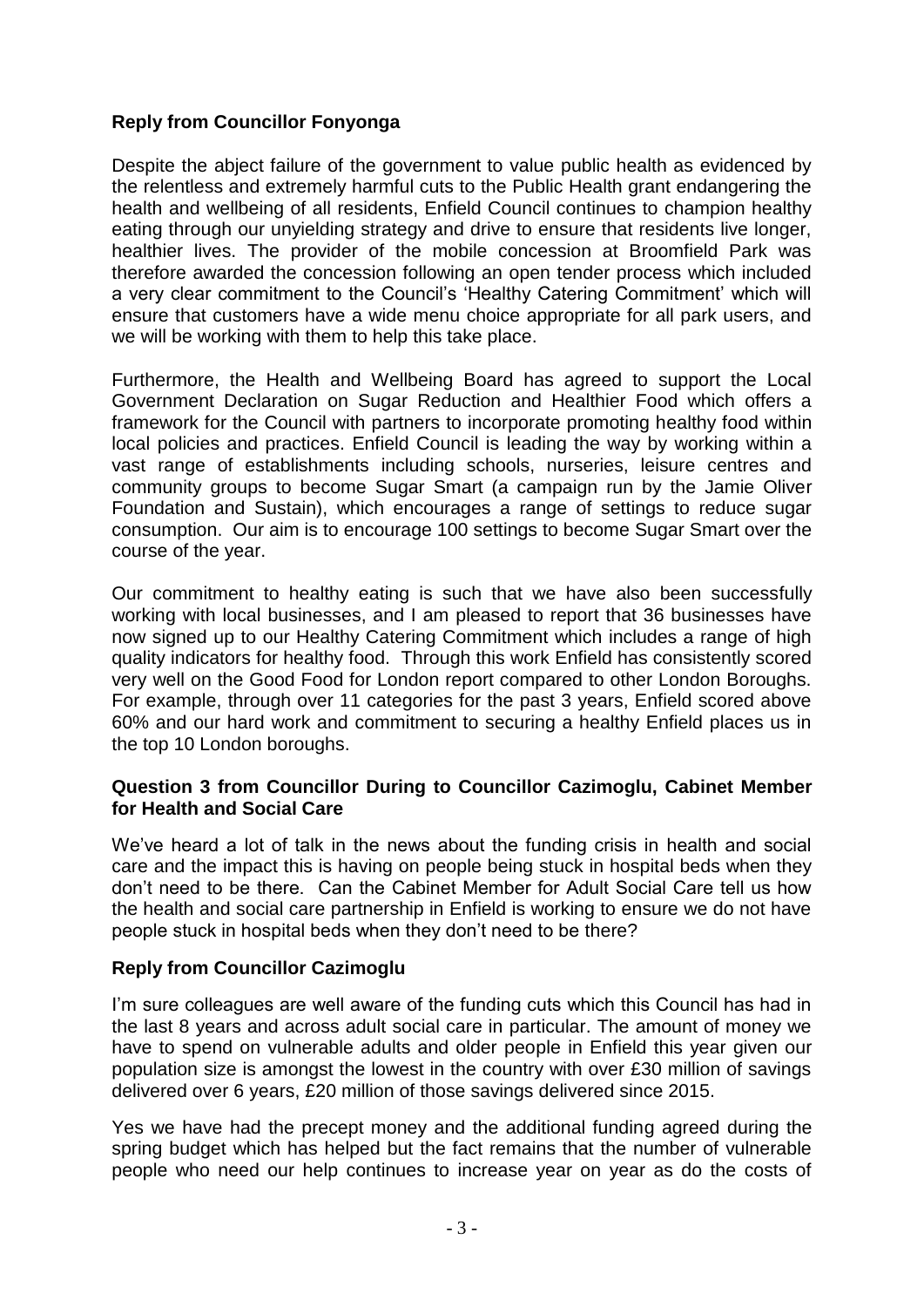services with the introduction of new wage and pension requirements. We welcome the requirement to ensure that people working in this very challenging and historically very under-rewarded area receive a decent wage for the work that we do.

Nevertheless, the impact of grant damping and the very many other factors which impact on the cost of things that we have to pay for means that we continue to face significant financial challenges. However, having said that, we are continuing to do really good work with our partners in health, particularly to ensure that people who have had a hospital stay continue to be supported safely, appropriately and in a timely way to receive the support they need to help them leave hospital when they no longer need to be there.

Enfield continues this year to exceed its targets for reducing the number of delayed discharges and whilst there continue to be a small number of delays, these are, for the most part, due to very complex cases where specialist care is needed requiring some additional time to secure services which are appropriate to meet those needs.

## **Question 4 from Councillor Dines to Councillor Brett, Cabinet Member for Community, Arts & Culture**

Would the Cabinet Member, Councillor Brett please inform Council what lessons have been learnt from not winning the London Borough of Culture bid for 2019 or 2020 including details of how Enfield will improve their next bid to ensure we rightly win in either 2021 or 2022?

# **Reply from Councillor Brett**

We were pleased with our bid for the London Borough of Culture. In our bid we were particularly community focussed and attempted to reflect the character of the different communities of Enfield in a bid that focussed on Folk Culture. Many of the projects that were highlighted in the bid will take place as part of our Enfield Festivals and Events programme that is put together by community groups and organisations across Enfield so we will still be seeing a vibrant cultural offer across our borough in 2019 and 2020. As far as lessons learned we have booked a surgery with the Culture team at the Local Government Association (LGA) in May to talk through our bid and see how we could improve it if the scheme goes ahead in future years.

## **Question 5 from Councillor Levy to Councillor Georgiou, Deputy Leader/Public Service Delivery**

Can the Deputy Leader tell us what channels and activities Enfield Council has introduced and developed over the last 4 years to enable us to engage more effectively and efficiently with local residents?

## **Reply from Councillor Georgiou**

Firstly a new fully integrated campaign model has been introduced which focuses on delivering approx. 15 - 20 core corporate communications campaigns each year linked to key Council priorities. Many have involved the development and delivery of fully integrated campaigns which have included new microsites, digital marketing campaigns, outdoor media, newspaper advertising, supporting marketing material,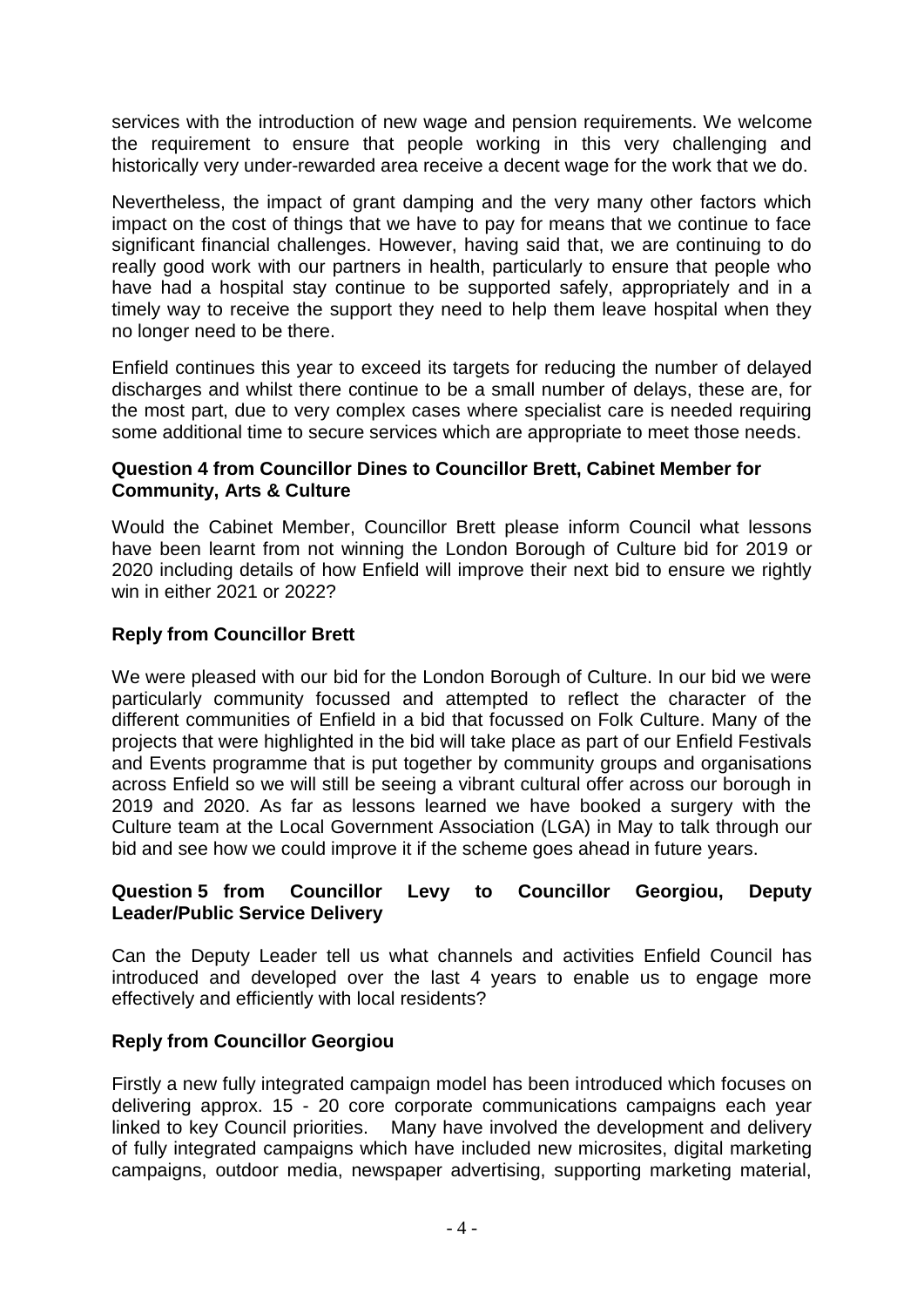PR campaigns, social campaigns, internal campaigns, events and partnership work. All campaigns are being measured to demonstrate tangible outcomes – including increased click throughs and web hits, positive media coverage, high levels of engagement on social media, positive feedback from events, increased enquires about services or initiatives, behaviour changes, and in some cases savings for the Council.

Over the last couple of years the Communications Team has increased the use of digital campaigns. These help deliver extremely targeted campaigns to specific audiences and are proving successful in terms of reach, engagement and behaviour change e.g. the digital campaign promoting how to correctly recycle shoes and textiles resulted in 4,806 click throughs to the relevant webpage (200% increase for same period last year) and overall contamination levels (recycling) for 2017/18 have gone down.

Enfield Council's social media presence continues to grow, with increasing numbers of followers and greater levels of engagement. Our Twitter following has increased by approx. 30% in the last year and our Facebook following has increased by approx. 20%. Our social media campaigns are also proving increasingly effective. For example, our Housing Allocations Scheme consultation promotion (Summer 2017) generated unprecedented levels of engagement for such a subject matter on the back of an integrated social media and digital campaign.

Enfield Council has increased its use of films over the last couple of years - to generate interest and increase engagement. Produced in house - these films support and promote core campaigns and press releases. The Council has also introduced a fortnightly news round-up which perform well on social media.

The Council is also introducing a mass-email communications platform which will enable us to deliver more bespoke communications to residents according to their areas of interest.

#### **Question 6 from Councillor Hurer to Councillor Lemonides, Cabinet Member for Finance & Efficiency**

Would the Cabinet Member, Councillor Lemonides, advise us as to how much loan interest this Council has paid and is projected to pay in respect of the following years?

2009/2010 2010/2011 2011/2012 2012/2013 2013/2014 2014/2015 2015/2016 2016/2017 2017/2018 2018/2019 2019/2020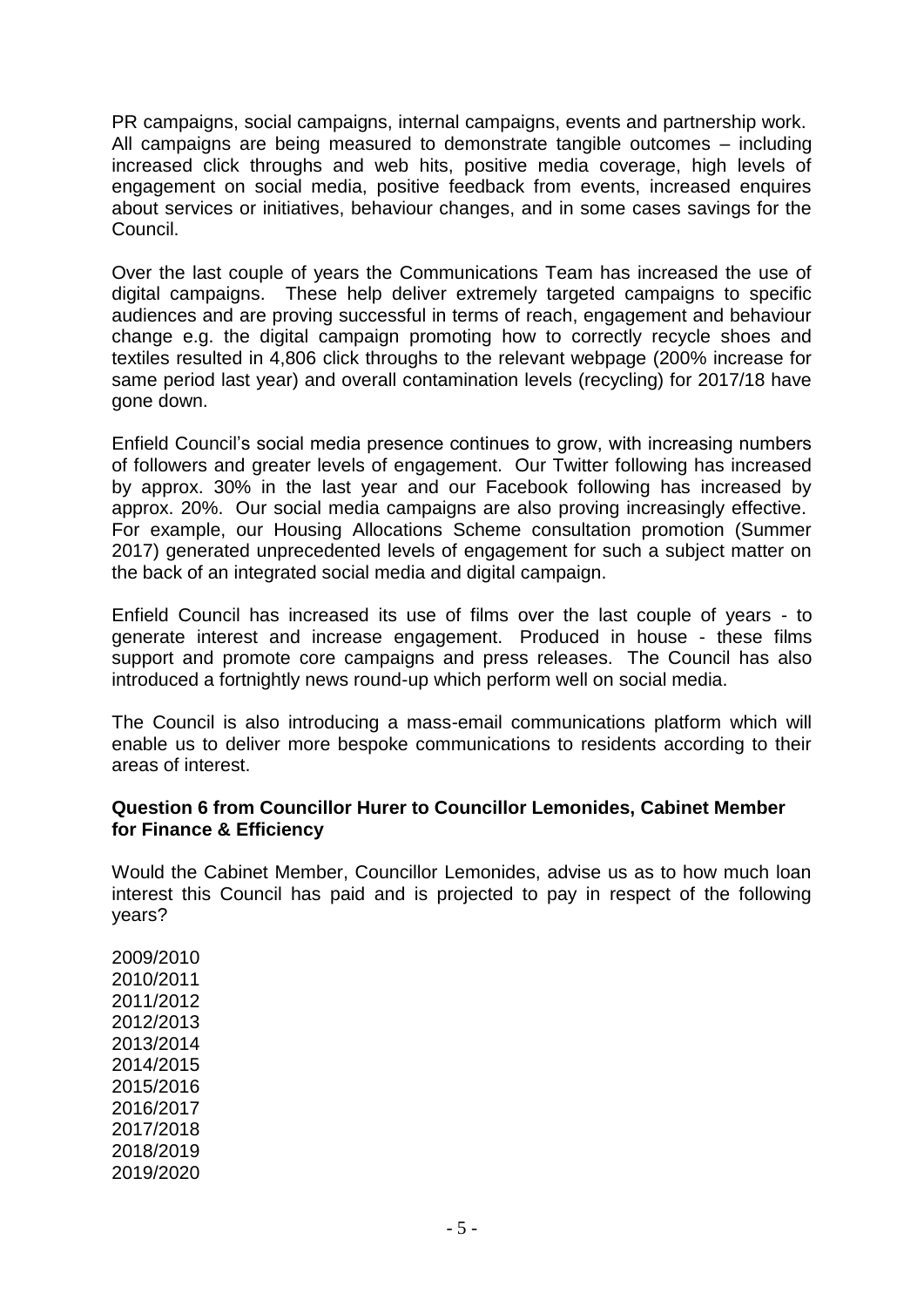# **Reply from Councillor Lemonides**

Please see below the details on loan interest paid. Please note that years to 2016/17 give figures reported in Treasury Outturn reports; 2017/18 is based on forecast outturn; and 2018/19 onwards are projections based on the approved capital programme and current average borrowing costs, both of which will be subject to change.

|           | Borrowing and<br><b>Interest Charges</b>     |                                             | <b>Breakdown of Interest Charges</b>   |              |                          |                                              |                       |  |
|-----------|----------------------------------------------|---------------------------------------------|----------------------------------------|--------------|--------------------------|----------------------------------------------|-----------------------|--|
| Year      | Treasury<br>Outturn<br>Reports/<br>Forecasts | Treasury<br>Outturn<br>Reports/<br>Forecast | 1                                      | 2            | 3                        | 4                                            | 5                     |  |
|           | Borrowing<br>Figures<br>(Net Debt)           | Interest<br>Payments<br>(Total)             | Housing<br>Revenue<br>Account<br>(HRA) | General Fund | HGL & EIL &<br>Energetik | Meridian<br>Water<br>Capitalised<br>Interest | <b>Total Interest</b> |  |
|           | £000                                         | £000                                        | £000                                   | £000         | £000                     | £000                                         | £000                  |  |
| 2009/2010 | 220,347                                      | 12,372                                      | 2,934                                  | 9,438        |                          |                                              | 12,372                |  |
| 2010/2011 | 218,347                                      | 12,490                                      | 3,642                                  | 8,848        | ۰                        |                                              | 12,490                |  |
| 2011/2012 | 264,136                                      | 12,396                                      | 4,333                                  | 8,063        | $\overline{\phantom{a}}$ | -                                            | 12,396                |  |
| 2012/2013 | 294,204                                      | 13,381                                      | 5,746                                  | 7,635        | $\overline{\phantom{a}}$ |                                              | 13,381                |  |
| 2013/2014 | 298,624                                      | 13,411                                      | 5,737                                  | 7,674        |                          |                                              | 13,411                |  |
| 2014/2015 | 313,032                                      | 13,477                                      | 7,327                                  | 6.098        | 52                       | ۰                                            | 13,477                |  |
| 2015/2016 | 438,641                                      | 14,461                                      | 8,174                                  | 4,627        | 633                      | 1,027                                        | 14,461                |  |
| 2016/2017 | 554,782                                      | 16,831                                      | 8,159                                  | 3,248        | 2,684                    | 2,740                                        | 16,831                |  |
| 2017/2018 | 662,005                                      | 19,985                                      | 8,159                                  | 2,165        | 3,860                    | 5,801                                        | 19,985                |  |
| 2018/2019 | 743,005                                      | 22,010                                      | 7,639                                  | 4,297        | 4,273                    | 5,801                                        | 22,010                |  |
| 2019/2020 | 765,005                                      | 22,560                                      | 8,047                                  | 4,188        | 4,524                    | 5,801                                        | 22,560                |  |

1. Housing Revenue Account (HRA)

2. The General Fund (GF)

3. Council owned Companies and

4. Interest capitalised in respect of Meridian Water.

## **Question 7 from Councillor Abdullahi to Councillor Sitkin, Cabinet Member for Economic Regeneration & Business Development**

Would the Cabinet Member for Economic Regeneration and Business Development provide an update on all the progress achieved over the past administration that has amongst other awards seen Enfield receiving an LGC (Local Government Chronicle) national commendation as Entrepreneurial Council of the Year?

#### **Reply from Councillor Sitkin**

Some of the highlights over the last administration include the following:-

 From 2012-2015 BED (Business and Economic Development) has successfully levered in European Social funds worth £1.2M to support projects designed to help local people furthest from the labour market and in need of basic skills training. The programme supported 526 people into work and included up-skilling and accredited qualifications.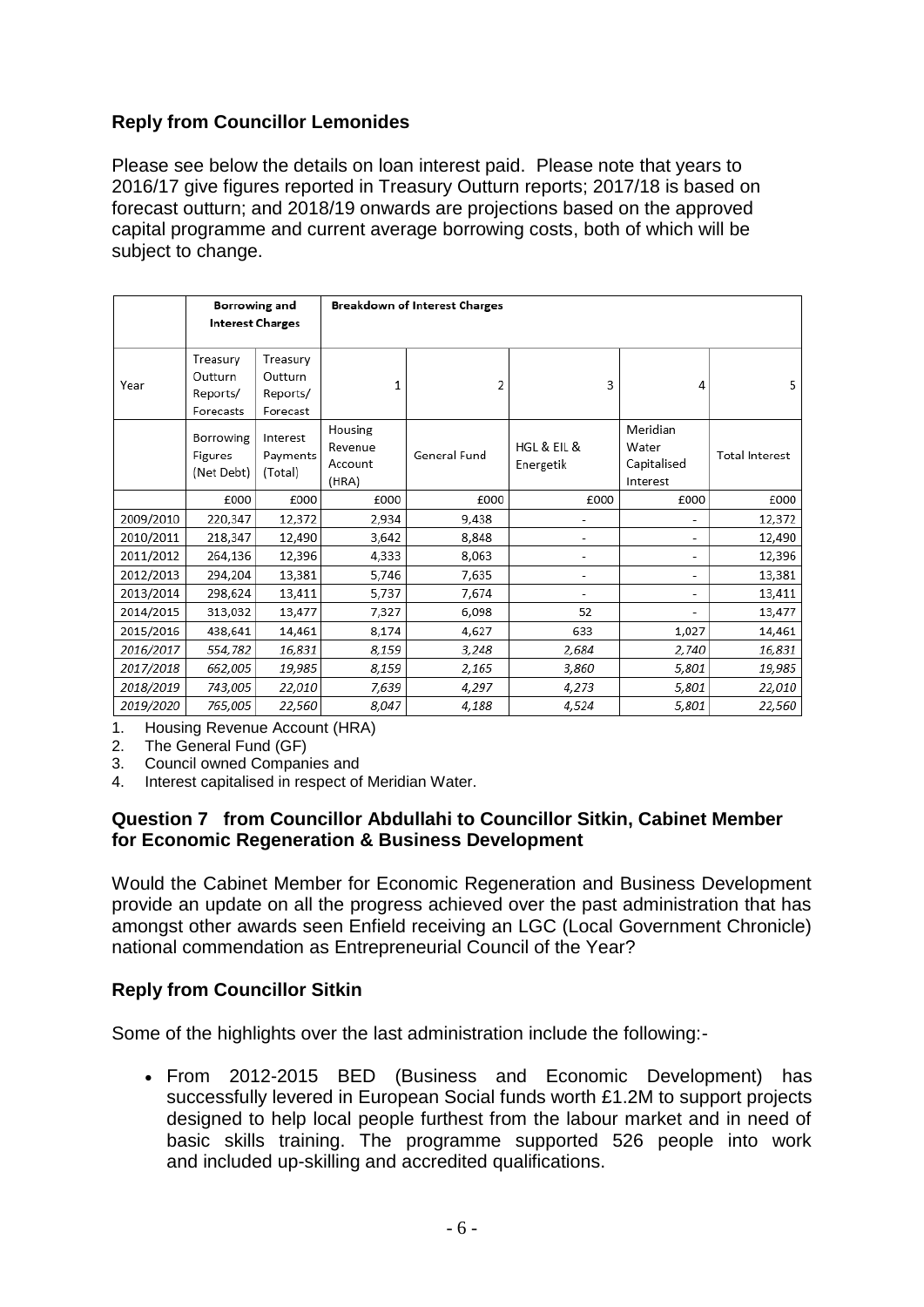- BED ran Enfield Jobsnet, the Council's bespoke and voluntary job brokerage service until 2017. With its main base in Ponders End, Jobsnet also ran work clubs in libraries offering CV design and support, job search workshops and in-work mentoring to help people stay in work. Around 10,000 local residents accessed this service over its lifetime, a significant number (over 10%) moved into employment and/or training.
- Support for business community in industrial estates and town centres; encouraging business start-ups through long-established relationship with our enterprise agency
- From 2014-2015 delivered multi-borough ERDF (European Regional Development Fund) project, Retrofit London – Budget, £525K matched with £525K, total £1.05 million to support SME (Small and Medium Enterprises) in Enfield, Haringey, Waltham Forest and Lewisham access new market opportunities offered by carbon reduction and energy saving agenda and wider regeneration new market opportunities
- Championed the Child and Family Prosperity agenda through relevant fora and activities (ie meeting equalities agenda, addressing worklessness and low pay)
- Liaison with Planning Policy around opportunities to support recruitment and retention for new businesses and existing business expansion through S106 agreements
- Management of day-to-day Industrial Estate Issues including the business retention issue involving Brimsdown business with 300 personnel, illegal HGV overnight parking issue, inadequate signage, containers being used as permanent storage and private access road questions, assisting Highways Services with current road resurfacing programme on business estates
- Managed GLA Broadband Voucher Scheme for SMEs Grant (total £400K for Enfield) to promote to SMEs to improve connectivity – 17 grants awarded
- Secured new and much needed modern employment space on the Eley Estate with new hotel – working with developer Segro
- April June 2015 Ran Enfield Thinks, London's first pop-up learning shop providing free workshops, lectures and masterclasses on a huge range of topics. The goal of the pop-up was to provide the community with support regarding employment, further education and higher education options, particularly those provided by partner institutions.
- Successful delivery of three New Homes Bonus (NHB) funded projects 2016-present, total value £1,082,824.00

Apprenticeships in the construction sector: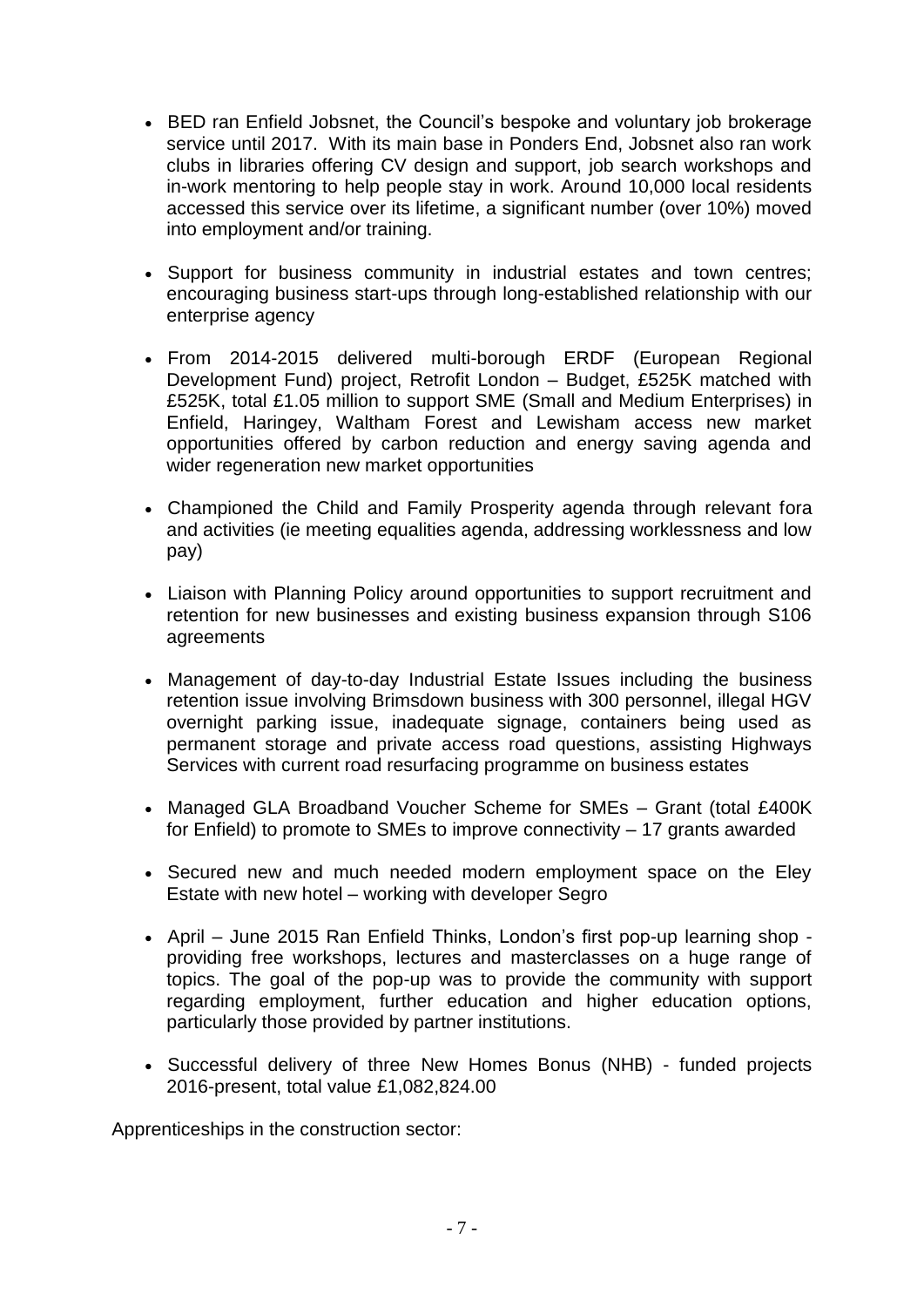This industry-led project created a centralised, co-ordinated approach to business support within the construction and logistics sectors in Enfield for training and accessing apprenticeships and employment opportunities for Enfield residents. The project worked closely with the Construction Sector Forum and a team of commissioned and non-commissioned partners.

105 apprenticeships have been created, of which 66 have been sustained; 124 people have attended workshops and 43 businesses have been supported

Business sector forums:

This project saw the creation of five business sector forums for Enfield's key growth sectors food; construction; health & social care; logistics and the green/recycling sector. Over the course of two years of funding, these forums have invited relevant key businesses in their respective sectors and the succession strategy seeks to ensure a strong viable business base which will contribute to the borough's Inward Investment strategy. Each sector will continue under separate arrangements – eg Public Health will support the continuation of the Food Sector which is focusing on sustainable, locally-produced healthy food, and will be led by Forty Hall Farm.

Through the efforts of the project to date, 62 jobs have been safeguarded, 54 new jobs created and 161 businesses have been supported. Additionally, some major events have showcased businesses and promoted career opportunities in their respective sectors. "Construct with Us" events with local schools have attracted school students of all ages, their parents and the wider community to meet contractors on an informal basis to promote the range of exciting opportunities and career paths available – particularly crucial for the sector in the post-Brexit era.

Inward investment:

The main objectives of this project were to intensify the number of jobs in town centres by setting out opportunities for developing workspace, introducing an evening economy, and boosting the existing retail and office space; also to intensify jobs on industrial estates by setting out opportunities for developing workspace and maximising utilisation of available land.

As a direct result of new impetus to inward investment some significant businesses have been attracted to the borough, and nearly 2,000 new jobs have been created over the last 2 years.

Outcomes to date include:

- The development and introduction of a CRM (Customer Relations Management) Development of a fit for purpose CRM database and enquiry handling database, as well as a business database of over 7,500 businesses;
- The development of a property development pipeline and database and significant new commercial premises and employment land brought on line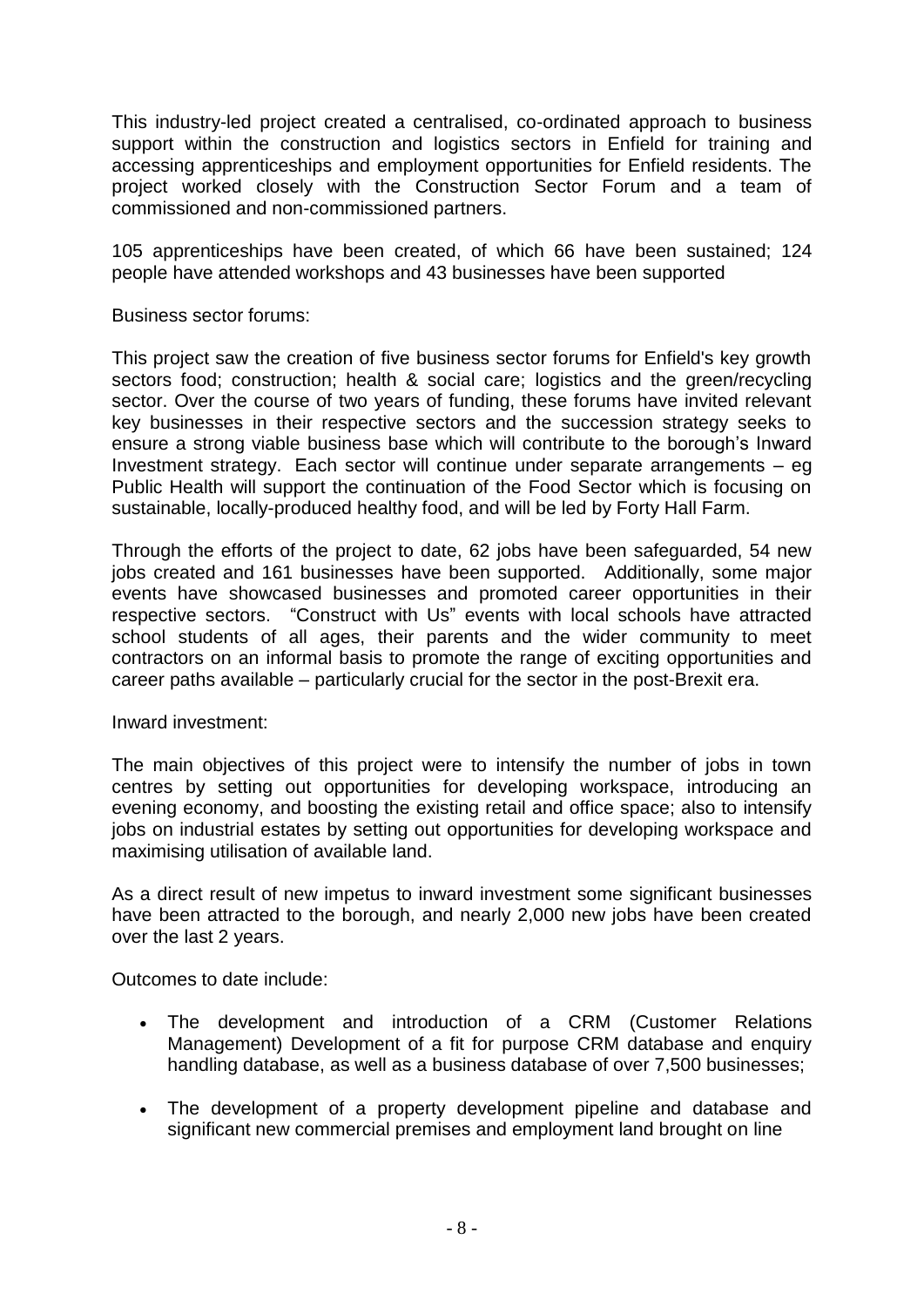- Significant inward investments including Ocado, GIST, Greggs, Beavertown underway, Camden Town Brewery and in the future 300 jobs and 10 companies being brought to Meridian Works creating and fashion manufacturing and skills hub in association with the UK Fashion and Textile Association to complement Building Bloqs and ACAVA artists' studios.
- New HQ for Metaswitch, an international high-tech software development business safeguarding 350 jobs and set to create a further 60 new jobs over the next 2 years.
- Work in support of planning for the Local Plan and the vision up to 2060 and future premises and land allocations for mixed used purposes.
- A business engagement and inward investment forward looking strategy, working across silos.
- An Enfield Town Centre socio-economic healthcheck identifying target companies for inward investment.
- A review of opportunities for Enfield arising from latest tech trends, emerging sectors, market opportunities and current assets.
- A contract with local enterprise agency to deliver 56 business start-ups and 250 associated jobs, 5 apprenticeships.

## **Question 8 from Councillor Hurer to Councillor Anderson, Cabinet Member for Environment**

Will the Cabinet Member, Councillor Anderson, provide us with the cost of the Cycle Enfield programme to date and include in this figure: consultation costs, consultancy fees, officer time costs and construction costs?

## **Reply from Councillor Anderson**

To date a total of approximately £14.5m of Transport for London (TfL) Mini Holland funding and approximately £2.5m TfL Local Implementation Plan funding has been invested in the Borough-wide Cycle Enfield programme, which includes the completed A105 scheme including consultation, design and implementation; design and initial construction works on the A1010 South; design works for the A1010 North, together with Enfield Town.

The money has also gone towards the design and initial construction of the two forthcoming cycle hubs situated at Enfield Town and Edmonton Green stations; Quietway links, such as Quietway 18 (Enfield Town to Edmonton Green) and Link 1 (Essex Road/Sydney Road), and design works on other schemes. It has also gone towards consultation, design and potential implementation of Quieter Neighbourhoods for Fox Lane, Fernleigh Road and Connaught Road; a zebra crossing in Welling Road as part of a Bush Park Quieter Neighbourhood; and a school street in Tile Kiln Lane as part of a Wolves Lane Quieter Neighbourhood.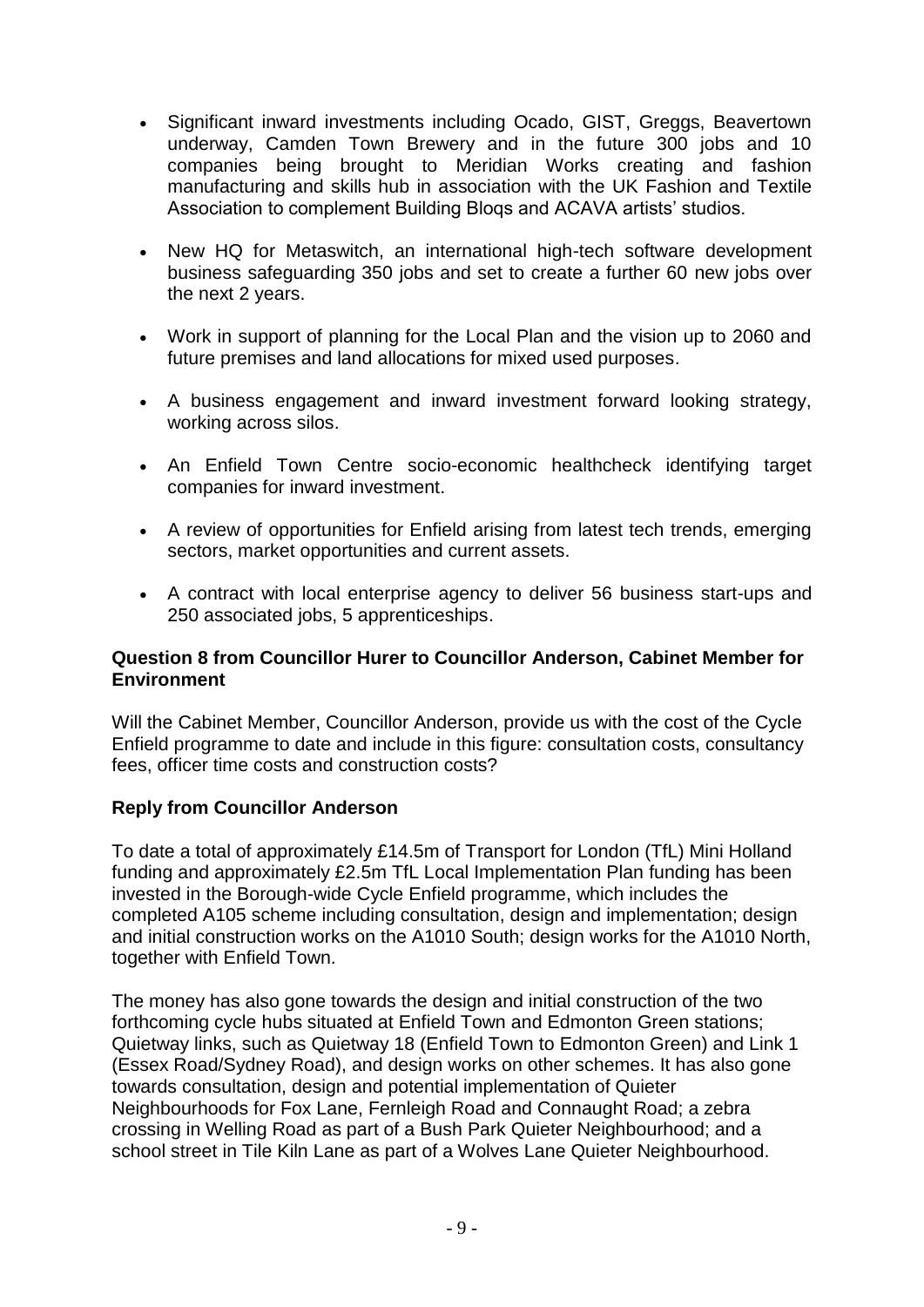However, I understand from Councillor Hurer's colleagues that the orcas and bus borders, of which there are 26, along the A105, which are an intrinsic part of the scheme, should be removed. Councillor Hurer should note that to do so would require permission from the Mayor of London and Transport for London as they have funded the project. Initial estimates suggest that it would cost at least £2m to do so, which would have to come out of Council funds, cause significant and unnecessary further disruption, and potentially require the reimbursement of the entire funding spent on the scheme, running into millions, as this would be a breach of contract and the terms of the bid that the Opposition supported.

## **Question 9 from Councillor Lappage to Councillor Anderson, Cabinet Member for Environment**

Can the Cabinet Member for Environment explain what the Council is doing to improve safe access for children getting to school?

## **Reply from Councillor Anderson**

It is vital that as many children as possible walk and cycle to school as this will help to significantly reduce congestion, improve air quality and deliver lasting health benefits. Concerns about road safety create an understandable barrier that deters people from walking and cycling and it is important that we continue to invest in a range of initiatives to address this. Examples of some specific current initiatives include:

- A new pelican crossing on Bramley Road, close to the Cat Hill Roundabout, to help pupils travelling to and from Southgate School
- A new zebra crossing in Wellington Road, close to Raglan school
- A new zebra crossing in Church Street, improving access to both Churchfield and Latymer All Saints schools

In addition:

- Our Quieter Neighbourhoods programme is aimed at improving safety and creating better, healthier streets. Where feasible, our proposals will include 'school streets', such as Tiln Kiln Lane, Autumn Close and Cannon Road, where traffic is restricted when children are travelling to and from schools.
- We continue to actively enforce parking restrictions around schools, particularly on 'School Keep Clear' markings. A comprehensive programme of cycle training is being delivered, with over 4,500 young people benefiting from 'Bikeability' Level 1 and 2 training last year.

Finally, it is important to state that the whole community also has a key role to play in improving safety around schools – the problem cannot be solved by the Council alone. We will therefore continue to support schools in developing their own 'travel plans' that set out a range of practical measures that can be introduced to encourage active and safe travel to school. So far, as a result of our advice and support, 31 schools have now obtained gold standard travel plans.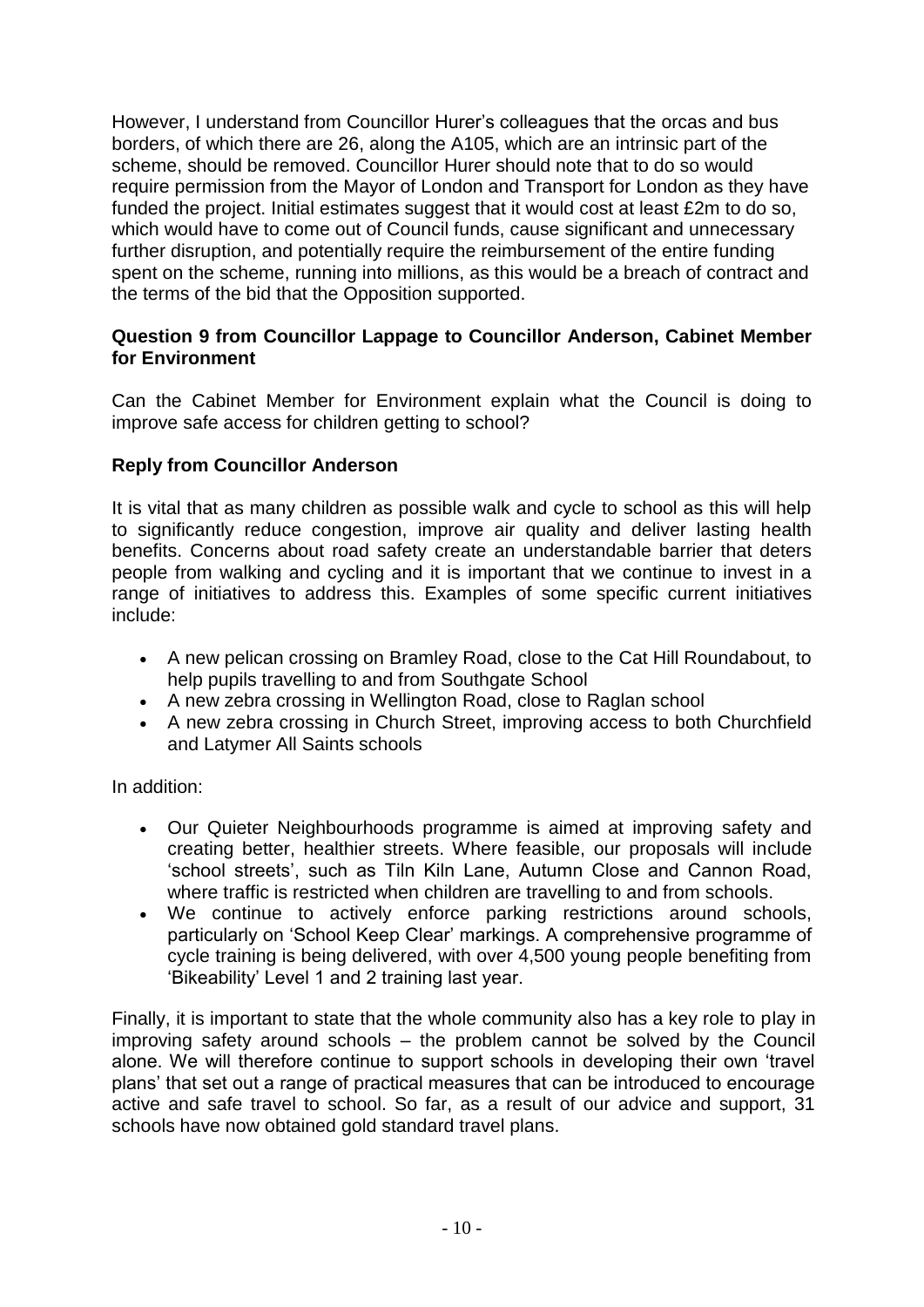#### **Question 10 from Councillor Hurer to Councillor Anderson, Cabinet Member for Environment**

Would the Cabinet Member, Councillor Anderson, provide us with a breakdown as to the source of funds in respect of the costs to date for the Cycle Enfield programme?

## **Reply from Councillor Anderson**

Councillor Hurer should remember that the source of funds is a result of a successful cross-party Mini Holland bid to the then Conservative Mayor of London. The source of funds is primarily from the Mayor of London and Transport for London, including Local Implementation Fund resources provided on an annual basis, and S106 developer contributions.

#### **Question 11 from Councillor Keazor to Councillor Oykener, Cabinet Member for Housing & Housing Regeneration**

Will the Cabinet Member for Housing & Housing Regeneration please advise what work has been done to raise the profile of housing issues within Enfield since 2014?

## **Reply from Councillor Oykener**

Since 2014 Enfield Council has developed a number of housing projects that have raised the profile not only in the local press but nationally. Projects including Dujardin Mews, have been recently mentioned in the Times, and the Guardian newspaper as the best council led social housing scheme in the borough for 40 years and was also the winner of the Civic Trust awards 2018, RIBA National Award and RIBA Client 2017.

The scheme of 38 Town Houses, flats and maisonettes is named after the Olympic Gold Medallist Charlotte Dujardin and forms part of the Alma Estate Regeneration scheme which is £350m project being regenerated by Countryside Properties and all properties have been made available to tenants and leaseholders from the Alma Estate.

The Alma Estate Regeneration scheme has been cited in the Mayor for London's Good Practice Guide for Estate Regeneration, 'Better Homes for Local People' for the way the Council has involved residents in the scheme.

As well as the Alma Estate Regeneration the Council is working on developing the Ladderswood Estate and New Avenue Estate with our developer partners and have consulted residents living on the Joyce Avenue and Snells Park estates on options for the future of their homes.

The excellent work undertaken on our estate regeneration schemes has been promoted by the Council, speaking at a number of housing, trade and professionals' conferences and seminars including the NLA (New London Architecture) London Build Expo, Estates Gazette Summit and Chartered Institute of Housing National Conference.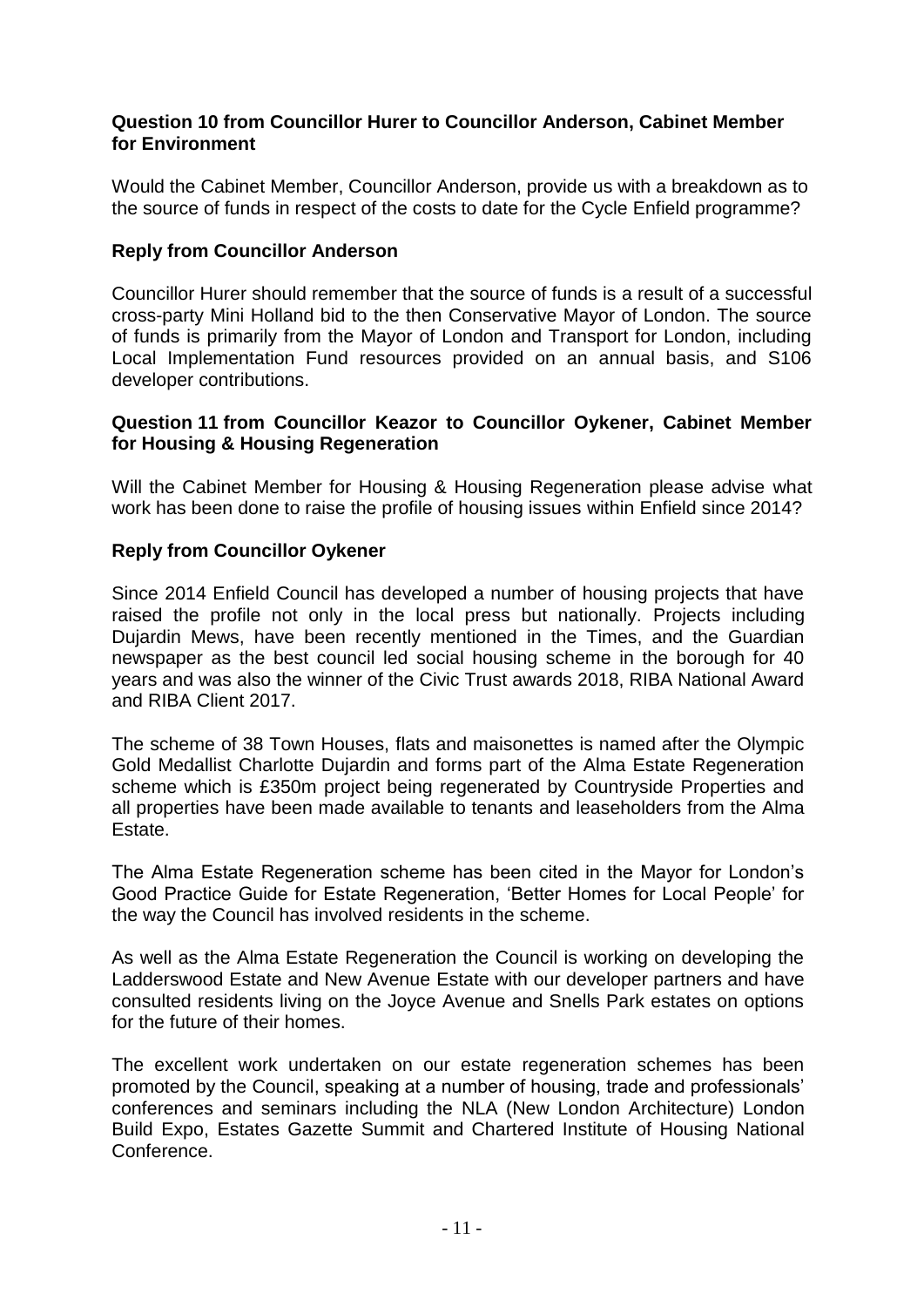Ordnance Road, a scheme of 15 new Council homes has been shortlisted for the Local Authority Building Control (LABC) London Buildings Excellence Awards and has been praised in the Telegraph.

Meridian Water has been commended in the Architect's Journal and has been profiled in the Evening Standard, Financial Times, Inside Housing and the Municipal Journal.

Since the Grenfell fire the Council has been lobbying the government for funding to install sprinklers in our all our high rise blocks but with no success so I have agreed that the funding will be found in the Housing Revenue Account as this is a priority for the Labour Group. This week a letter has been drafted to the Secretary of State identifying the need to increase our borrowing cap to enable us to build more affordable homes to help reduce the 3500 households we have in temporary accommodation.

As part of my role I have attended the Labour Party Conference, seminars and meetings including the over 50's and Palmers Green forum outlining our achievements including setting up the company Housing Gateway and Meridian Water.

#### **Question 12 from Councillor Delman to Councillor Anderson, Cabinet Member for Environment**

Will the Cabinet Member, Councillor Anderson, inform Council how many electric car charging points have been installed in Enfield Streets with funding from the Government Office of Low Emission Vehicles?

## **Reply from Councillor Anderson**

The Council has engaged with the Go Ultra Low Charging Scheme (GULCS), which is the London element of the Office of Low Emission Vehicles funding. To date the focus of GULCS has been on delivering slow charging residential electric vehicle points, which is not something that we have pursued due to practical issues, such as the impact on available car parking and wires being trailed from cars to chargers, coupled with low demand.

Instead we have been working with Transport for London to identify sites on strategic roads for rapid electric vehicle chargers. To date two sites have been brought forward with one on the A406 already in place. We are also considering other locations with a focus on town centres and large-scale retail and leisure sites.

Alongside this, the Council has entered into a contract with Chargemaster PLC to replace the existing electric vehicle chargers sited on public roads and in car parks. These new points will become part of the Polar Network, which will give residents who have signed up access to the largest public charging network in the UK, with 15 charging points already available in Enfield.

In addition, there are a growing number of electric vehicle charging points, in locations such as retail sites and new residential developments, which have been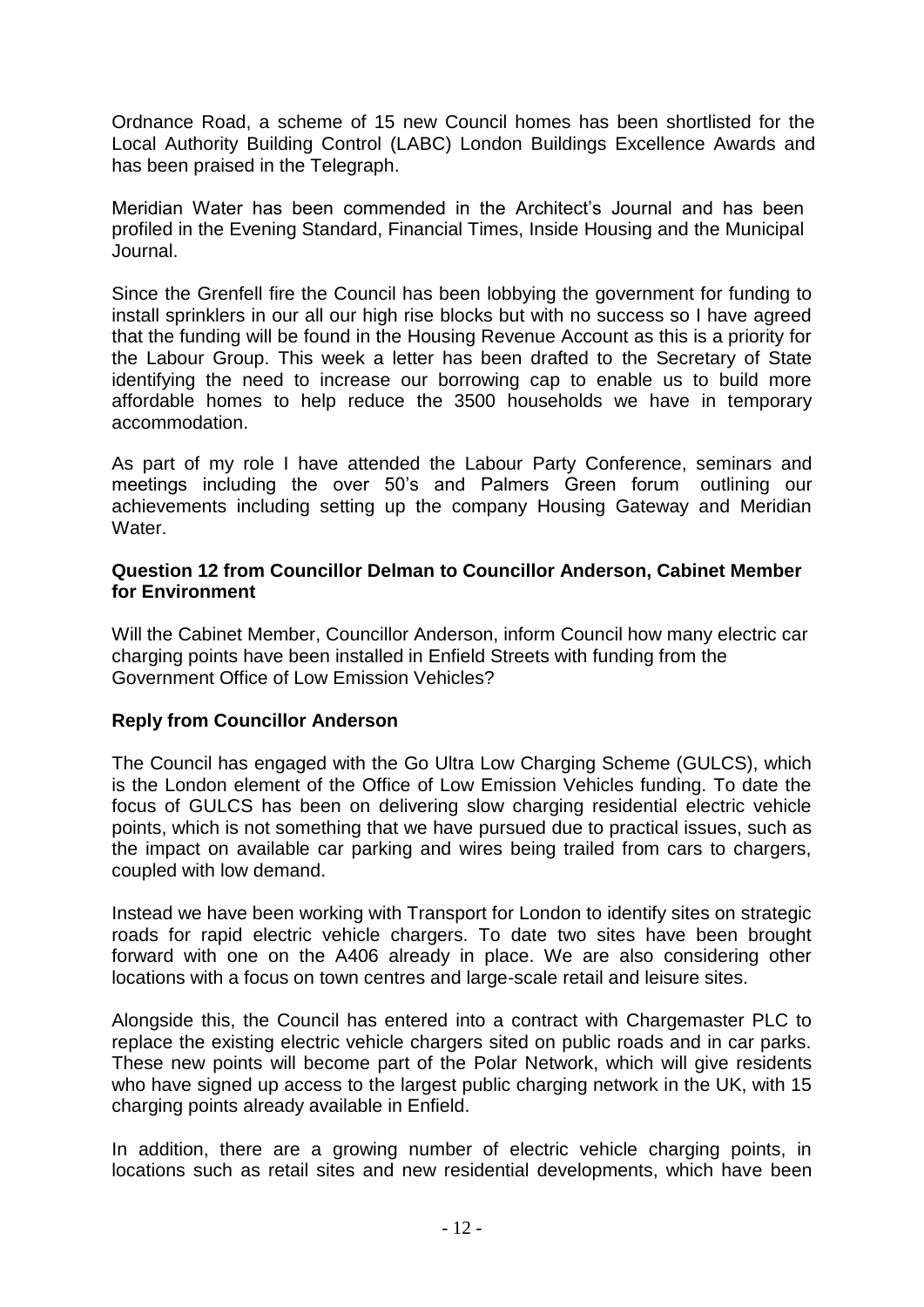secured by the Council's planning team in line with the requirements of the London Plan. Examples include provision at new retail units on the A10 and on the redeveloped Council depot site at Melling Drive.

## **Question 13 from Councillor Chibah to Councillor Fonyonga, Cabinet Member for Community Safety & Public Health**

Would the Cabinet Member for Community Safety and Public Health inform the Council about the impact of the 16 additional council funded police officers?

## **Reply from Councillor Fonyonga**

Amidst dangerous and short-sighted government cuts to the metropolitan police budget resulting in record cuts to police numbers across London since 2010 due to the failure of the government to properly fund the police, the additional Council funded police officers have been exceptionally successful in helping to keep our residents safe. For example, while violence against the person offences have increased across London by 6.2%, violent crime on the estates patrolled by our council funded teams have reduced by 18% in the same period.

Our council funded officers have now made approximately 600 arrests. The issues surrounding drugs and prostitution are some of the more serious ASB and crime that residents have asked for help with and the range of statistics show that officers are having a consistently positive impact. For example, drug offences are often recorded as a result of stop and search and other proactive measures and so our team has prioritised this type of proactive police work. The result of this work is that the number of drugs offences uncovered rose by 36%.

Our officers have also worked very closely with national Trident teams to tackle gangs, and with neighbourhood teams and other central units to tackle incidents of kerb crawling and prostitution. The dedicated problem solving officers have also assisted with ASB (Anti-Social Behaviour) visits and tenancy issues and worked alongside the Community Safety Unit to support planned operations such as the work to tackle serious ASB in Ponders End. This operation was part of a strategic partnership response which saw the removal of structures used by drug dealers and installation of CCTV which led to very positive feedback by residents affected.

## **Question 14 from Councillor Jukes to Councillor Achilleas Georgiou, Deputy Leader, Public Service Delivery**

The "millennium bug" or "Y2K problem" at the end of 1999, caused by two-digit year dates in many computer programs, was seen as "press hype" at the time, as no aeroplanes fell from the sky at midnight on 31st December 1999!

However, there were many genuine documented Y2K issues but these bugs had already been fixed by programmers in time to prevent problems. A common "fix" was to simply substitute a new date, typically 2020 being far enough ahead so that it would be assumed that the program would become obsolete or superseded before the date was reached. The most convenient date was 2020. Given that this is now less than two years away can the Cabinet Member, Councillor Georgiou confirm that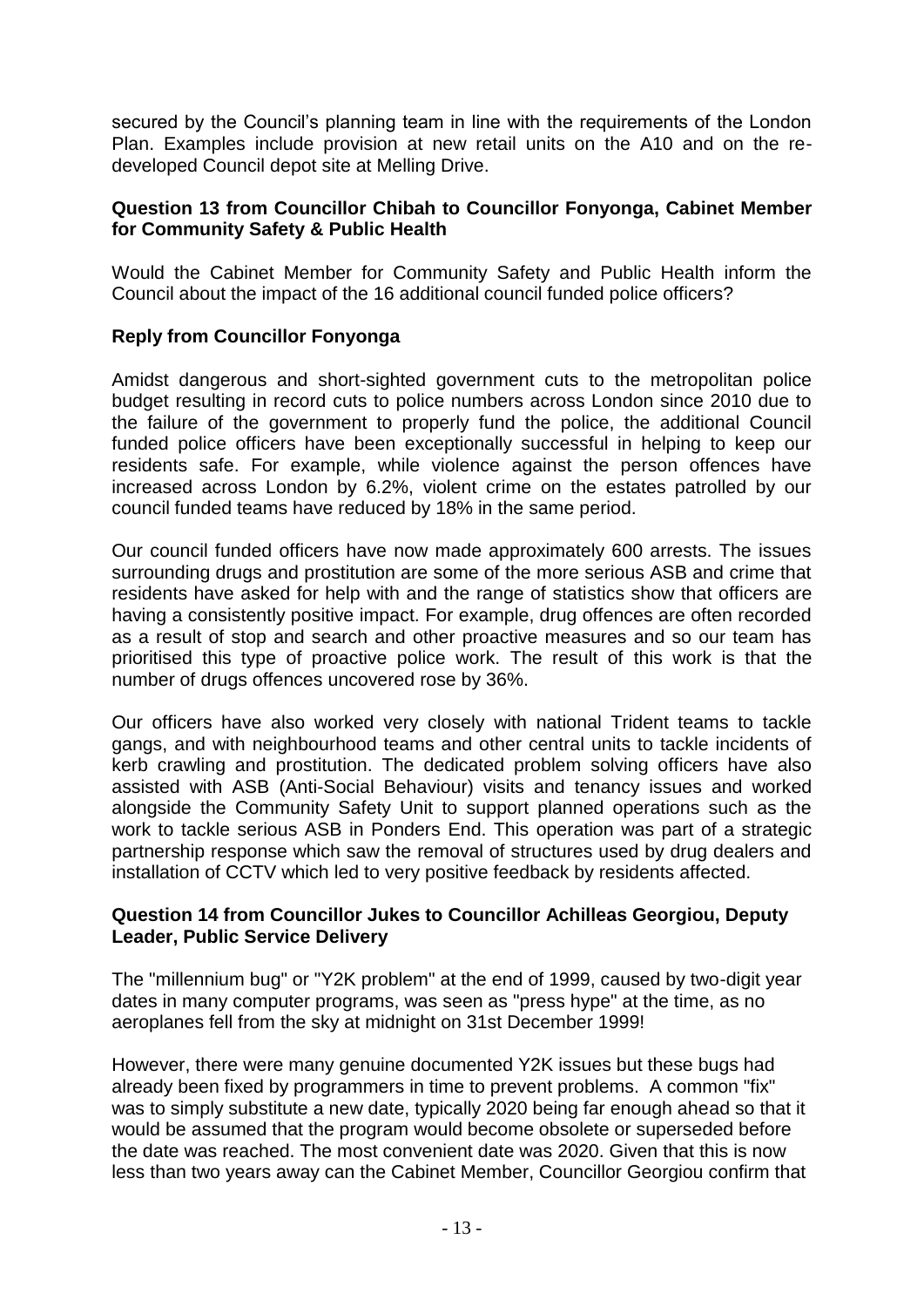Enfield Council does not have any such legacy programs where this "fix" was applied, and, if it does, state what steps are being taken to ensure that there are no adverse risks to residents or to council services?

# **Reply from Councillor Achilleas Georgiou**

We do not expect this to be an issue for the Council.

All of the council's core systems solutions are provided by major ICT companies who have to adhere to Enfield's policies and requirements for ICT as part of the contracted service. As a result, they have to ensure that their systems are kept up to date to meet compliancy requirements and accreditations as necessary. These systems are regularly audited to ensure that this is being undertaken and a risk register across all of ICT is held to remediate any risks.

In addition, suppliers of systems are met with regularly to look at performance and adherence to our standards. No issues regarding legacy impacts of Y2K have been raised through either Enfield's reviews or audits or from suppliers themselves. As part of these relationship meetings the council regularly raises future changes to ICT to ensure suppliers are aware and that they can provide any remediation or roadmaps to implement changes and can include specific questions at these meetings if further assurance is required.

## **Question 15 from Councillor Stewart to Councillor Brett, Cabinet Member for Community, Arts and Culture**

Will the Cabinet Member for Community, Arts and Culture please advise if there are any further plans following the success of the International Women's Day event held at Palmers Green Triangle on 8<sup>th</sup> March 2018 to mark 100 years of women getting the vote?

## **Reply from Councillor Brett**

I would like to thank my fellow member for highlighting once again what a superb programme of events the Council's Consultation and Engagement Team with support from leads in Culture and Communications were able to devise for this year's International Women's Day 2018. The morning event at the Palmers Green Triangle and Palmers Green Library was a great community focused success with involvement from local schools, our Youth Parliament and local people. It was especially pleasing to note the significant positive publicity for the borough as a result. This included a prestigious full front page leading article in the Enfield Independent and live coverage on BBC Radio London.

Similarly, our linking in to the push to get people to register to vote with lighting up the Civic Centre on the evening of International Women's Day was equally successful. It was particularly pleasing that both morning and evening activities received cross-party support and that the issue was able to transcend traditional political boundaries to reflect on the supreme sacrifice made by many women on our behalf. It shows what is possible with imagination and planning. We will certainly be looking to build on the success of this year's events to ensure future activities of this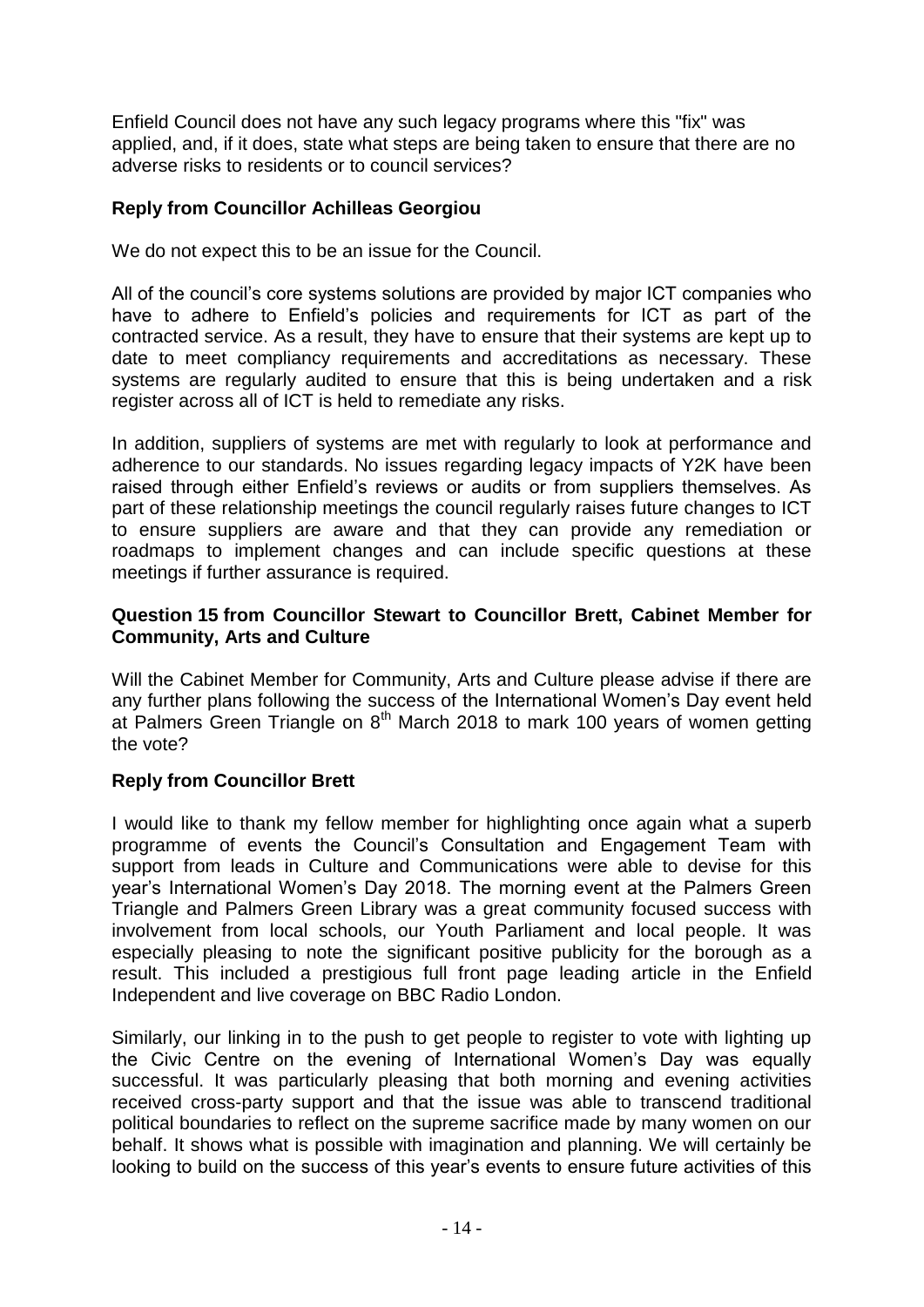nature can really deliver memorable and worthy events in the borough.

## **Question 16 from Councillor Jukes to Councillor Achilleas Georgiou, Deputy Leader, Public Service Delivery**

Can the Cabinet Member, Councillor Georgiou state for how much longer the Council intends to continue its policy of the ridiculous censoring of members' emails and placing them "in quarantine" where, despite requests, such mail is frequently not released for a lengthy period of time, if at all. A typical email interception example was one from the well-respected Chatham House, The Royal Institute of International Affairs, which carried reference to a previous Vice President of Nigeria, Mohammed Namadi Sambo, and Nigeria's former National Security Adviser, Colonel Sambo Dasuki. (Sambo and Sampoh are common name in Nigeria.) Back in Enfield, a resident who wishes to complain in an email about alleged bad language used to them, may well find (unknowingly) that the email does not reach the member to whom they have emailed owing to the use of unacceptable "stop words"?

## **Reply from Councillor Achilleas Georgiou**

All emails received by LBE are automatically scanned and filtered for malicious software and inappropriate content by a product called Clearswift, which protects the council's IT security and protects individuals from receiving offensive material. Clearswift continually updates its database of security threats and offensive language to keep pace with changes in this area. In this particular case, an individual's surname unfortunately had within it a word that is also an offensive racist term, which was the cause of the automatic block by Clearswift. When emails are blocked, the intended recipient is automatically informed by an email notification, and they therefore have the opportunity to request its release via the ICT Service Desk, who aims to release it within 4 hours. Members can also use their dedicated members support line to make any such requests. This strikes a balance between protecting our members and officers from abusive material, and ensuring that there is a rapid process for individuals to obtain legitimate emails.

## **Question 17 from Councillor Dogan to Councillor Lemonides, Cabinet Member for Finance & Efficiency**

Will the Cabinet Member for Finance & Efficiency (given the budget pressure that many councils, are facing) advise what action the Council is taking to ensure financial resilience going forward?

## **Reply from Councillor Lemonides**

Like most local authorities Enfield has faced swingeing cuts in government funding coupled with increased demand led pressures, particularly in social care services, which have put pressure on our budgets. However, unlike some authorities we have so far managed these pressures without any unplanned reductions in reserves. Our first priority in managing these pressures is to ensure that we are providing the services in the most cost effective way by constantly reviewing costs and taking a proactive approach to managing demand.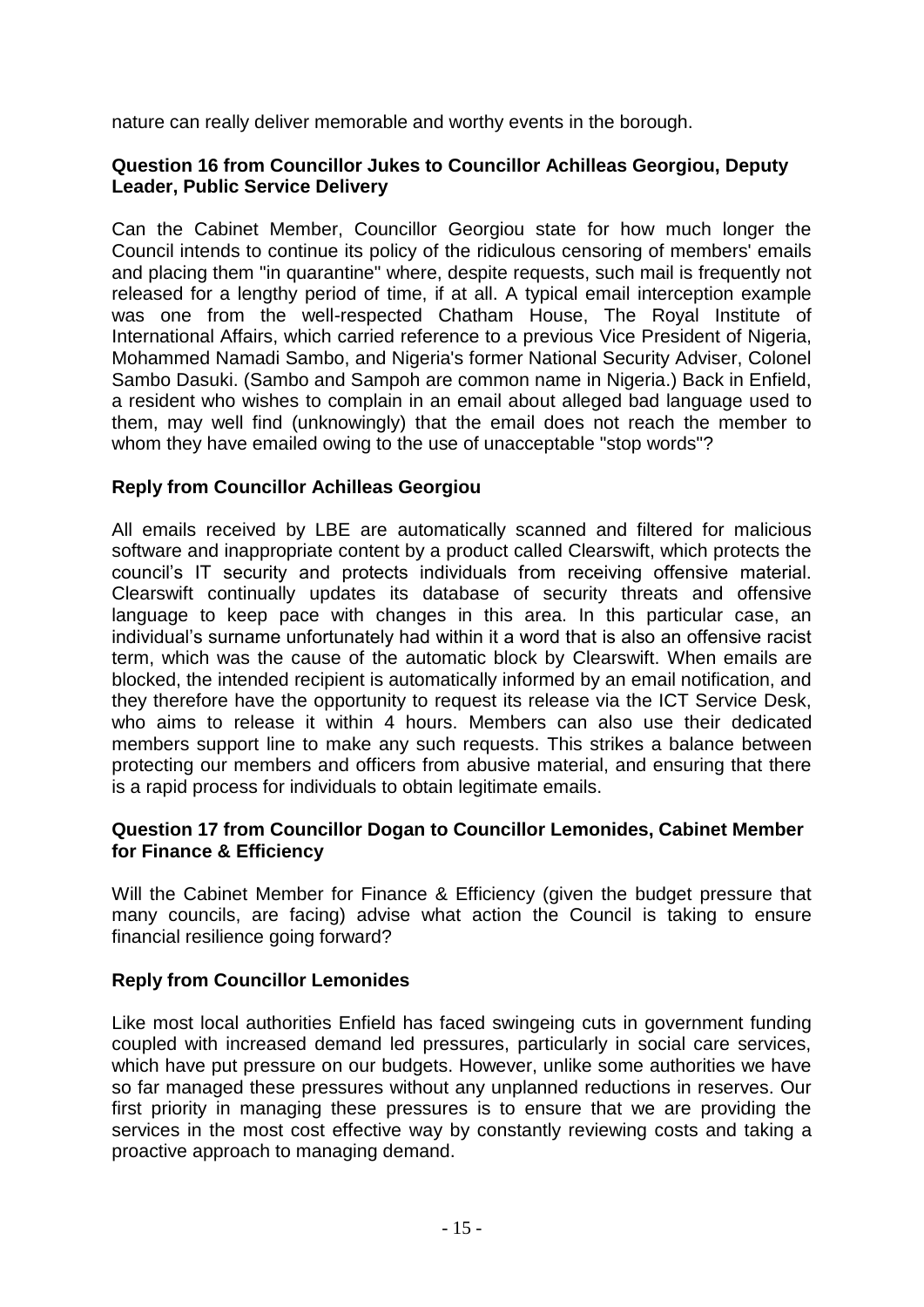Our transformation team will continue to work with these services to deliver savings and service improvements. We have also focussed on developing innovative ways of delivering services whilst containing costs. This has led to the creation of a number of Council owned companies which are able to provide high quality services whilst realising savings. For example our wholly owned housing company Housing Gateway Limited (HGL) purchases properties in the borough and surrounding areas and uses them to house residents who were previously living in expensive nightly paid temporary accommodation. This achieved significant savings in the past year and will continue to make an important contribution to managing pressures in this area, whilst providing good quality accommodation to tenants.

Furthermore, we practice active budget management across all services, with Departmental Management Teams reviewing outturn forecasts monthly and, where pressures are identified, taking action to contain these in order to minimise end of year overspends.

## **Question 18 from Councillor Celebi to Councillor Taylor, Leader of the Council**

How much did the Council's programme in Cannes, Southern France, on the 14th March 2018 cost the council tax payers of this borough? **Reply from Councillor Taylor**

There is no cost to the council, as all the costs are covered through sponsorship.

#### **Question 19 from Councillor Caliskan to Councillor Taylor, Leader of the Council**

Could the Leader of the Council advise on any potential local government boundary review and how it might impact on Enfield?

## **Reply from Councillor Taylor**

The Local Government Boundary Commission for England (LGBCE) is an independent body responsible for determining the electoral arrangements of local authorities across England. The LGBCE has informed the Council that it has decided to undertake an electoral review of Enfield. The Local Democracy, Economic Development and Construction Act 2009 sets out the duty placed on the LGBCE to undertake an electoral review of every principal local authority in England 'from time to time'. The last electoral review of Enfield was undertaken in 2000.

The LGBCE has written to all other London boroughs in a similar capacity. Most London boroughs have not been reviewed since 1999/2000 and the Commission intends to review all those authorities that have not been reviewed since that time.

Consultation will begin after the May elections.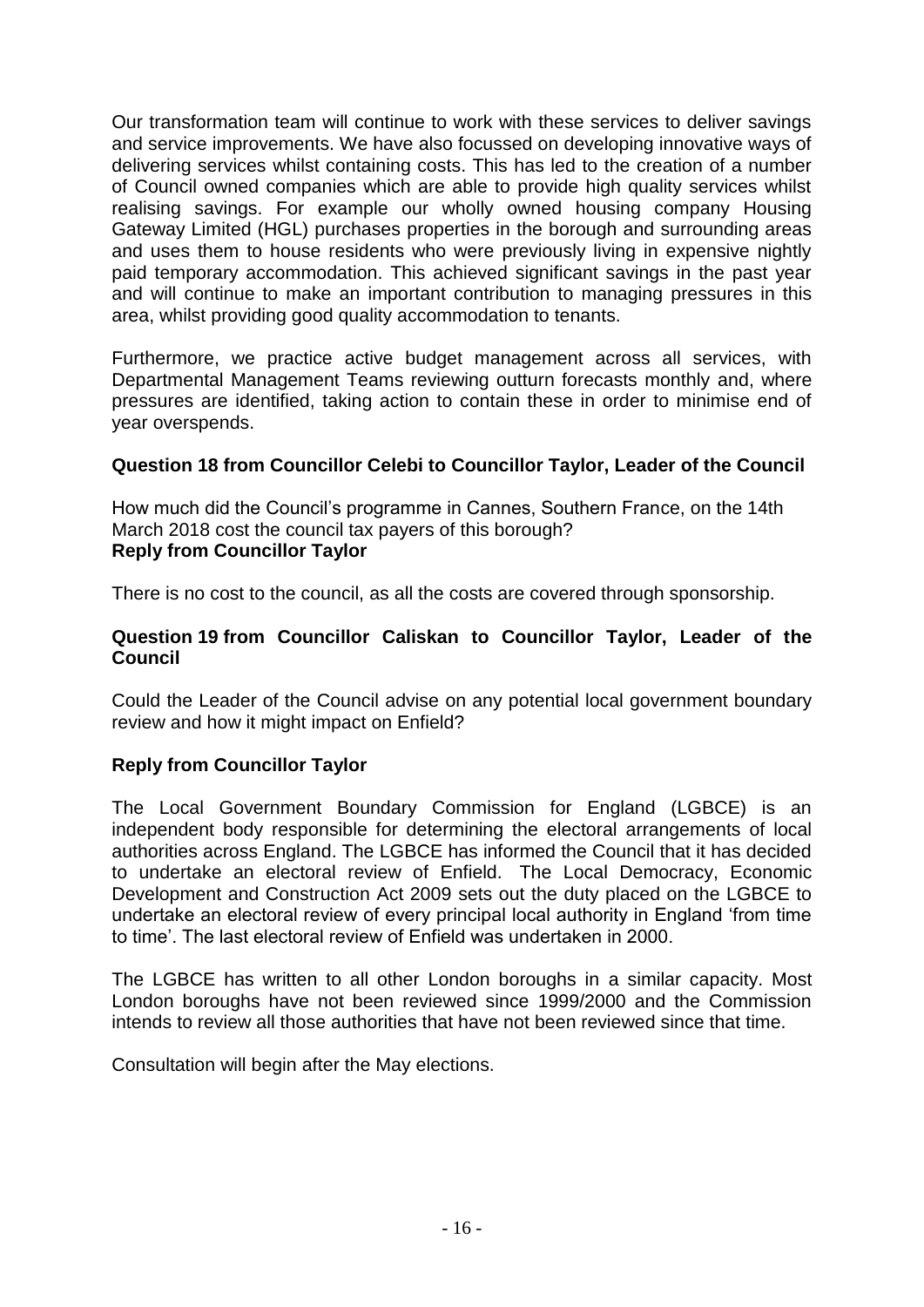#### **Question 20 from Councillor Celebi to Councillor Anderson, Cabinet Member for Environment**

Will the Cabinet Member, Councillor Anderson inform Council what was the average journey time for a vehicle travelling from Enfield Town to the A406 in the rush hour prior to the cycle lanes being installed and what is the average time now?

## **Reply from Councillor Anderson**

This is something that we have committed to look at as part of the monitoring process, focussing specifically on bus journey times. Given the final junction of the A105 scheme was commissioned on Thursday 8 March 2018, Transport for London will now be undertaking a process of co-ordinating the signals along the corridor.

However, it takes time to conduct this work. Nonetheless, once configured correctly, automatic adjustments to the signals will be possible in response to traffic flow. Once this is optimised, we will then be able to compare journey times, pre and post the substantial investment in our network.

#### **Question 21 from Councillor Simon to Councillor Orhan, Cabinet Member for Education, Children's Services & Protection**

Councillor Orhan has often mentioned her enormous pride of the success of young people in the Youth Parliament. Could she give the Council a reminder of the successful outcome of their work?

## **Reply from Councillor Orhan**

I am delighted to respond to the member on this issue. The Enfield Youth Parliament continues to go from strength to strength as a vehicle for positive engagement amongst the young people of the borough. The past year has seen some great successes including the Youth Parliament elections in November 2017 generating a new crop of inspirational young people.

To give you an idea of how the imagination of young people is captured by supporting a Youth Parliament I can confirm that over 4,415 young people voted at 14 of our local schools to elect 40 representatives who will hold office for two years and represent young people's views to influence the shape of council services and present positive role models to their peers. It was a huge privilege as Cabinet Member to be returning officer for the elections and I take such great comfort in the fact that Enfield continues to produce young people of fantastic vitality who genuinely care for the borough and each other.

The past year has also seen the launch of a new Enfield Youth Parliament 'YouTube' channel which was the result of young people and council officers working closely with our officers and the Enfield Strategic Partnership. This will enable young people to connect with each other on digital platforms that are part of their world, bringing relevance and credibility to their peer group.

In February 2018, we successfully selected our new UK Youth Parliament (UKYP)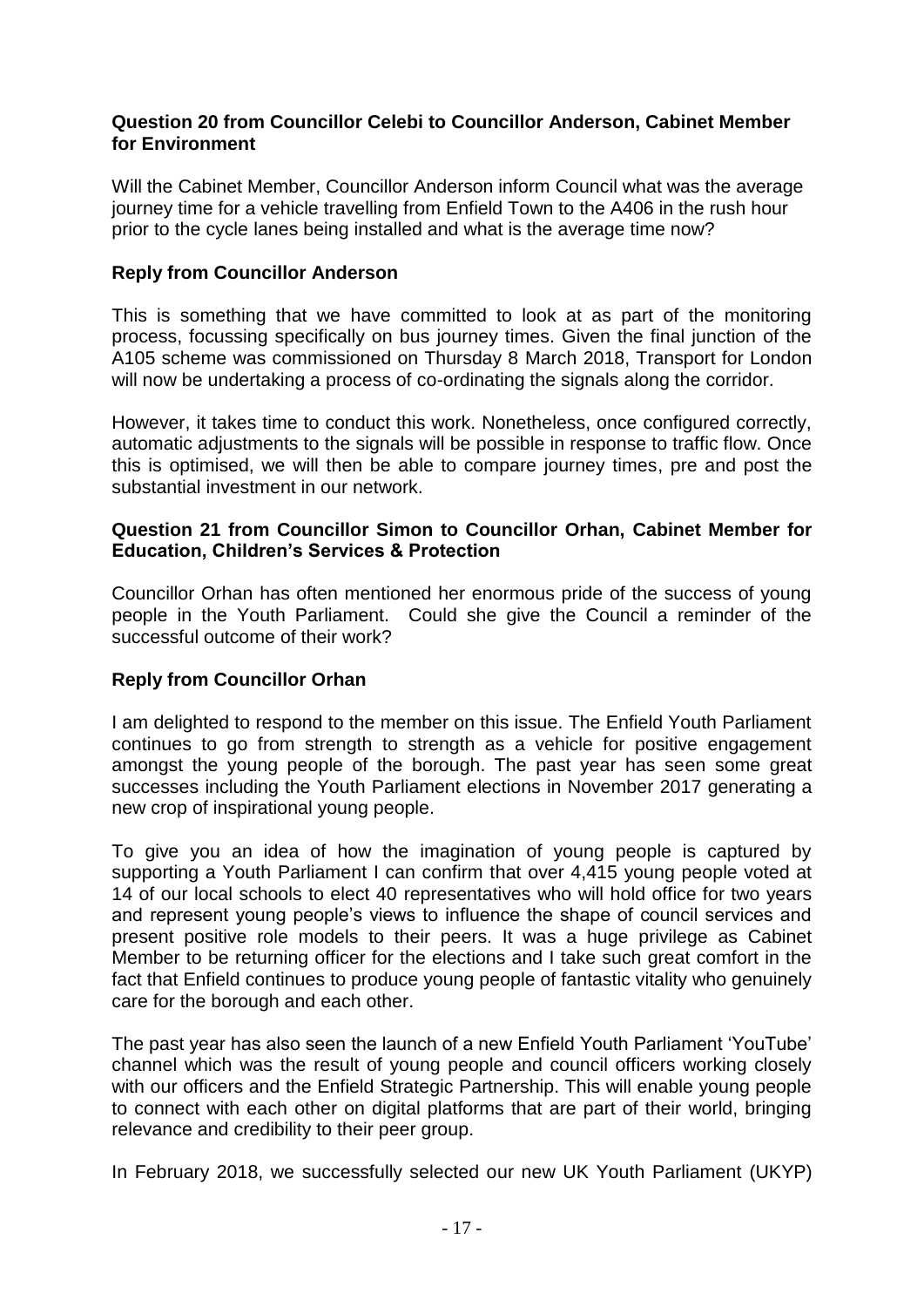members for Enfield of two lead members and two deputy members from Enfield schools. The UKYP is a very important organisation for Enfield to be a part of. It has over 600 seats representing young people from all over UK, ensuring that the voices and concerns of everyone, including those who are often the hardest to reach, can be heard.

The Enfield Youth Parliament continues to provide valuable assistance to the local authority, helping us make our offer to young people relevant and on terms that resonate with them. I believe our continued proactive support for the Enfield Youth Parliament is vital as we seek to ensure all our young people regardless of where they live in the borough realise their full potential and create the best possible future for themselves and their families.

## **Question 22 from Councillor Smith to Councillor Lemonides, Cabinet Member for Finance & Efficiency**

Would the Cabinet Member explain to the Council the reasons why the approved capital general fund programme (Table 10 of the Budget report on 21 February 2018) shows a reduction of 59% between 2017/18 and 2018/19?

# **Reply from Councillor Lemonides**

The capital budget reflects the programmed planned capital spend for each of the respective years. Therefore the reasons for the budget differences reported in Table 10 (21 February 2018 Budget 2018/19 and Medium Term Financial Plan 2018/19 to 2021/22 Key Decision No: 4597) between 2017-18 and 2018-19 are due to the level of capital works planned for each of these years. The planned programme can be seen by reference to appendix 9 of the 21 February 2018 report which sets out for each service the various projects for each of the years.

Throughout the year, budgets are reprofiled to reflect the latest programmed spend on capital budgets. The Capital Programme Monitor Third Quarter December 2017, will be presented at Cabinet on the 22 March 2018 and sets out the latest position in Appendix 9 on page 11 of the report. At Quarter 3, £308m is profiled for 2017-18 and £276m for 2018-19, representing a 10% reduction.

## **Question 23 from Councillor Hurman to Councillor Cazimoglu, Cabinet Member for Health and Social Care**

Can the Cabinet Member for Health & Social Care say what has been the impact of central government funding cuts on the delivery of Adult Social Care services in Enfield?

## **Reply from Councillor Cazimoglu**

I've made reference already to the scale of funding reductions which this Council has sustained over a number of years. However, Council officers have worked very hard to ensure that we continue to provide the right level of support to people who need our help at the right time. Treating people as individuals, giving them choice and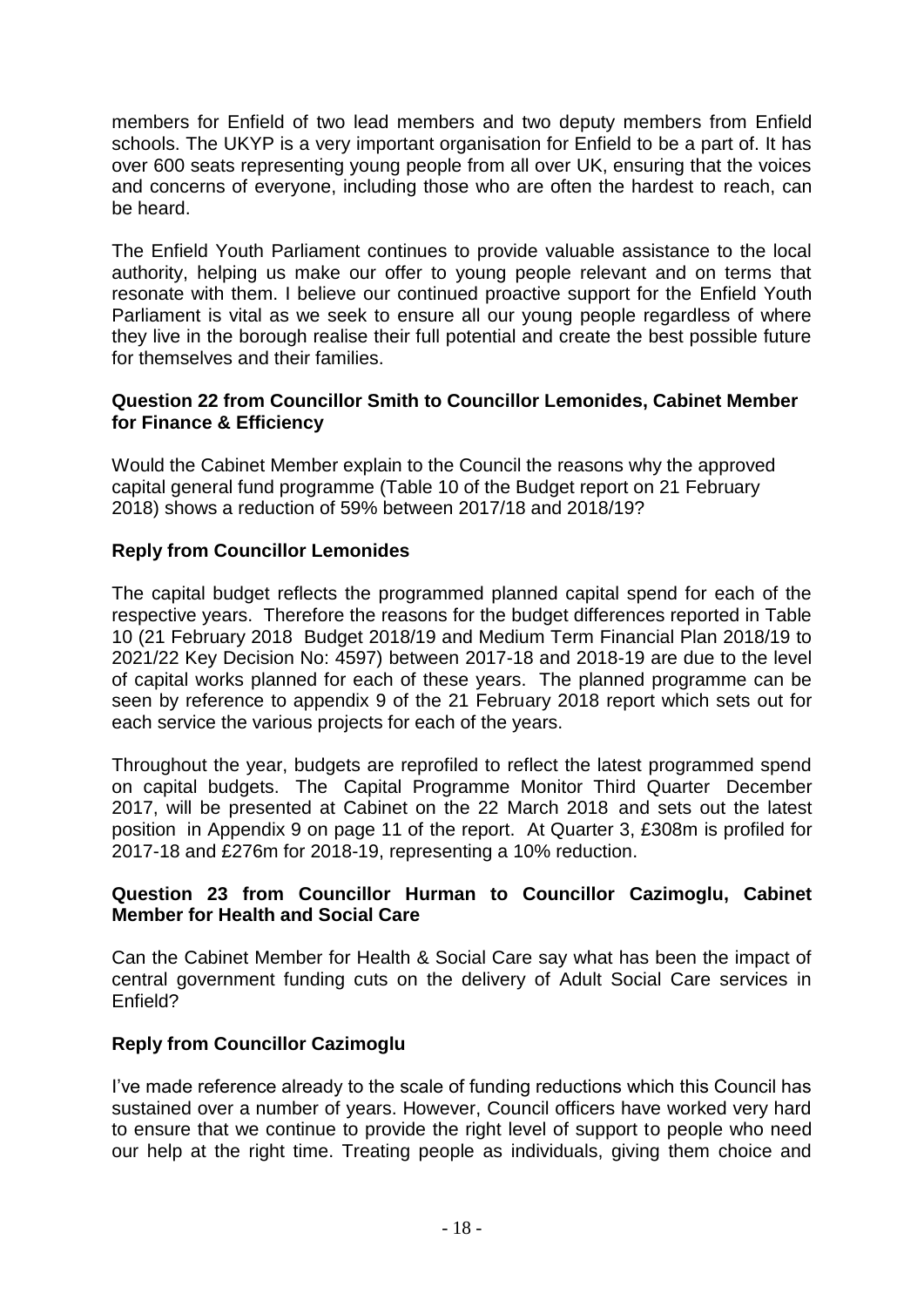control over the choices they make and the services they buy continues to be an area where we are doing really well:

- 59% of people living independently buy services they need through a direct payment
- We are reviewing those people to ensure the support they receive is appropriate, safe and of good quality
- We are reducing the number of people moving into residential or nursing placements by supporting them to live more independently in the community
- Nationally, we are amongst the best councils for supporting people with learning disabilities to enter or sustain meaningful employment
- We built and are running a new state of the art nursing home to manage the shortage of nursing care capacity which is working really well
- We are delivering new and innovative housing solutions for vulnerable adults through shared ownership schemes
- We continue to look at value for money and the quality of the services available in Enfield and where safeguarding or quality issues are found, our safeguarding practice is nationally recognised as an example of good practice**.**

## **Question 24 from Councillor Smith to Councillor Sitkin, Cabinet Member for Economic Regeneration and Business Development**

Would the Cabinet Member inform the Council on the current position regarding agreeing heads of terms with PCPD on the Meridian Water contract including details of his fall-back position should the agreement fail to materialise?

## **Reply to Councillor Sitkin**

We are determined to secure the best benefits package from Meridian Water for the residents and businesses of Enfield and we are still, as you are aware, considering PCPD's proposals. When a recommendation is ready to be made it will be presented to Cabinet for consideration in the usual way. In the event that no deal is possible with PCPD the Council will deliver the project another way. I am confident that the Council vision of a development which brings employment and housing of quality while generating a surplus in land value will be achieved. We have been meticulous in our evaluation of the PCPD proposals and continue to engage with them.

#### **Question 25 from Councillor Doyle to Councillor Achilleas Georgiou, Deputy Leader/Public Service Delivery**

Can the Deputy Leader provide us with an update on key communications campaigns and their success delivered in 2017/18 to meet Council, stakeholder and resident priorities?

#### **Reply from Councillor Achilleas Georgiou**

Enfield Council has delivered a range of strong and successful communications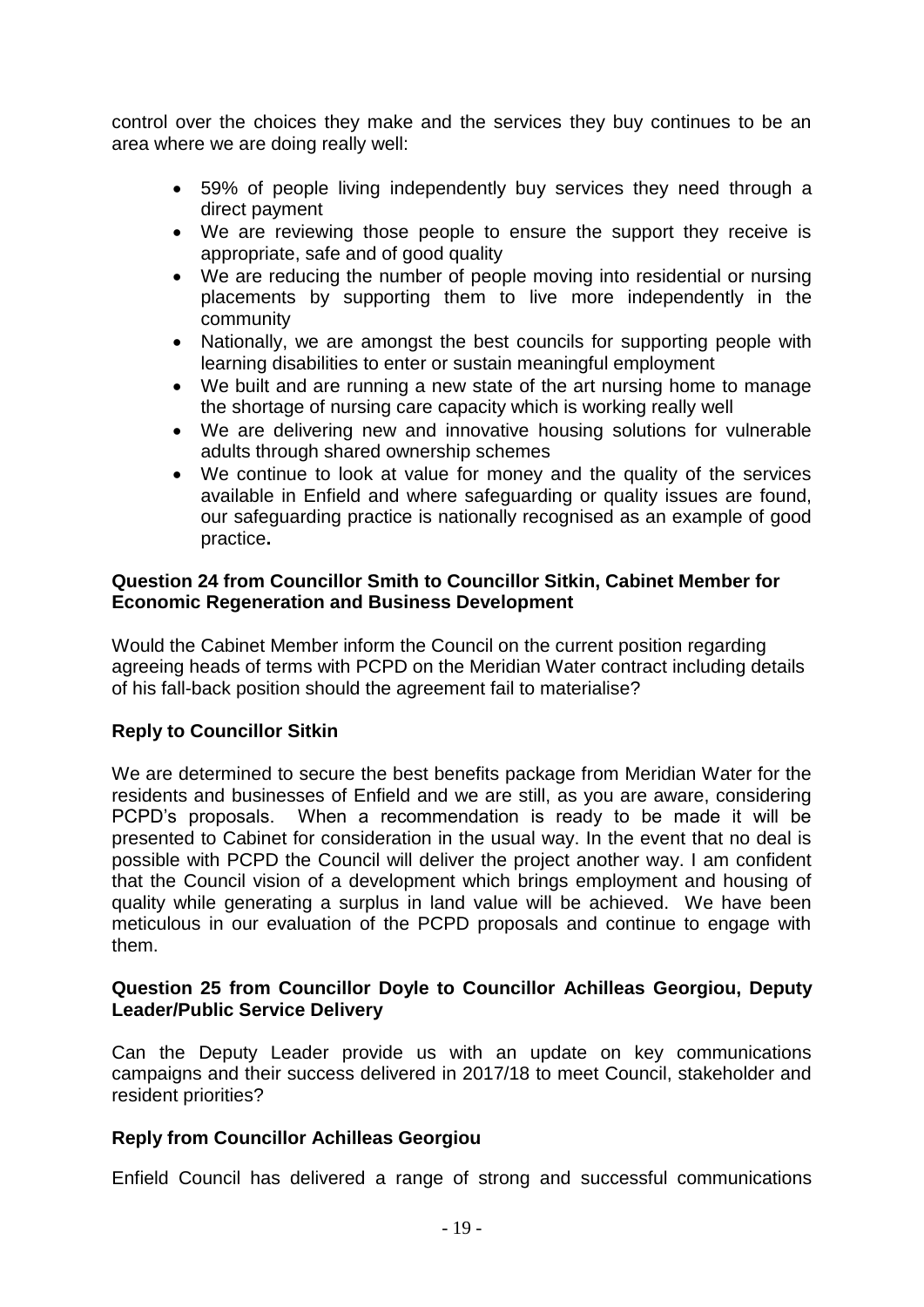campaigns this year including:

- Enfield Let a new campaign to encourage landlords to let their properties to the Council. Outcomes include seven Homefinder tenancies and one Private Sector Lease (PSL) lease secured through leads from the campaign so far. Net savings to date from campaign leads £17,110 (as at 2017).
- Build Enfield another new campaign with a supporting microsite, promoting job opportunities and training within the construction industries. Over 3,000 website hits, good attendance at local events, local building firms are engaged and using #BuildEnfield. Outcomes include numerous expressions of interest as well as direct placements into employment.
- Enjoy Enfield as well as the continued production of the magazine we have launched a new microsite to support this place marketing campaign encouraging residents and visitors to shop and spend locally. Numerous positive testimonials from local businesses and residents including:
	- o It not only looks really classy, but it's is a great read with lots of fabulous articles. I loved it!
	- o I've had a great response to my article. I've had 24 people text me yesterday.
	- o I've lived in Enfield for over 20 years and I hadn't appreciated how much we have in the borough.
- Ask Sara ongoing campaign to promote an online tool which helps residents identify equipment and support that can help them continue to live independent lives in their our own homes. This has generated high levels of traffic to the online portal leading to numerous completed requests/reports. The Disabled Living Foundation who is preparing a case study about the Enfield AskSARA campaign said, "The promotion of Enfield AskSARA is ground breaking. It is an evidence of best practice in this area of hard to reach residents. What the Enfield Council Communications Team has undertaken is unique in promoting the AskSARA portal. So, we would like to share this best practice with other councils and equipment providers across the country."
- 'Boyfriend material?' & 'He doesn't love you if ..' campaigns these nationally recognised and award-winning domestic violence campaigns targeted at young women in abusive relationships have generated unprecedented levels of engagement over social media as well as high levels of coverage in the traditional media
- Enfield Heroes strand promoting Youth Services volunteering opportunities with Enfield Council from 20 August to 18 September 2017. Outcomes include 1,707 people reached and 791 visits to webpage - up 304% from the previous year.

The above are only a few highlights, with the creative, design and print for the campaigns also being delivered in-house.

The Council's Communications Team has received a number of awards this year which demonstrates their professionalism, knowledge and skills and the calibre of campaigns we are delivering as a local authority:

 Best Communications Team – Winner – Comms2point0 Communications Awards 2017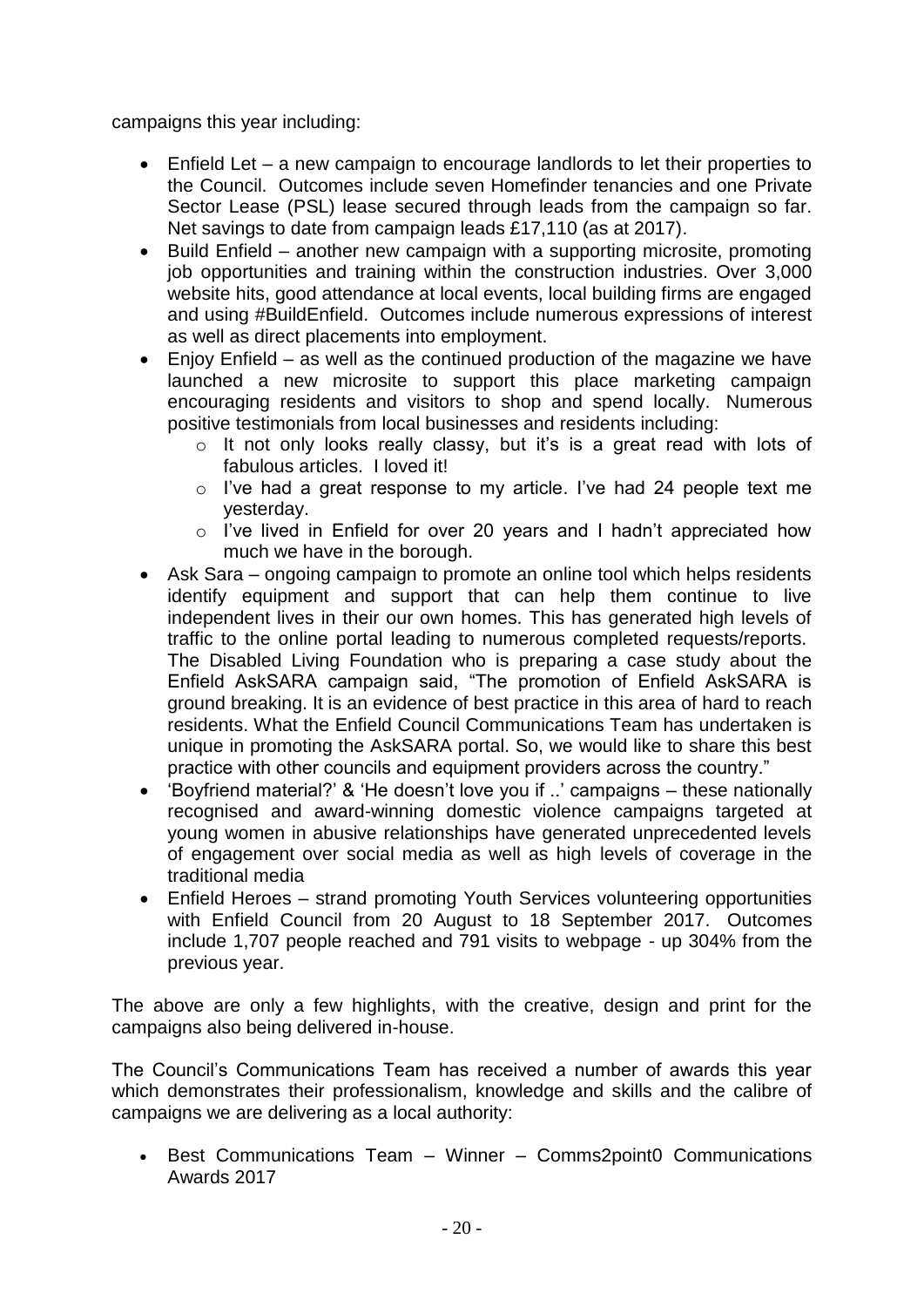- Best Campaign Bronze Award for 'He doesn't love you if' campaign Local Government Communications Award 2017
- Digital Photography runners up APCOM (Association of Print and Communications) Awards 2017
- Best In-house promotion Highly commended APCOM (Association of Print and Communications )Awards 2017

## **Question 26 from Councillor Laban to Councillor Lemonides, Cabinet Member for Finance & Efficiency**

Would the Cabinet Member for Finance and Efficiency, Councillor Lemonides, state the entire income and expenditure to council of the land purchased at Meridian Water including but not exclusively on the purchase, meanwhile uses, security and traveller removal?

## **Reply from Councillor Lemonides**

The cost of land purchased at Meridian Water to Feb 2018 is £123.1m.

The table below summarises the expenditure by year.

|                           | 2014/15   | 2015/16    | 2016/17    | 2017/18    | <b>Grand Total</b> |
|---------------------------|-----------|------------|------------|------------|--------------------|
| Purchase Land & Buildings | 1,832,184 | 48.795.002 | 36,724,470 | 27,508,290 | 114,859,946        |
| Stamp Duty                | ٠         | 2,130,400  | 613,500    | 3,679,500  | 6,423,400          |
| Purchase L&B Legal Fees   | 87,419    | 19.519     | 218,809    | 1,488.590  | 1,814,338          |
|                           |           |            |            |            | 123,097,683        |

The net income received to Feb 2018, for meanwhile income is £703k. This is net of security costs of £786k, of which £541k relates to the stone hill site and £155k of traveller clearance costs.

#### **Question 27 from Councillor Hasan to Councillor Anderson, Cabinet Member for Environment**

Can the Cabinet Member for Environment explain how the Council has kept the borough moving during the recent spell of bad weather?

#### **Reply from Councillor Anderson**

The recent spell of bad weather that started from around the 25 February 2018 and continued until 3 March 2018 saw the Council's contractor's treat the priority one network on 21 occasions covering over 2,500 miles. The Council's priority one network covers over 30% of all of the Borough's road network and includes bus routes, emergency services facilities and key industrial estates across the Borough.

During the above period, the winter duty officers instructed multiple daily treatments whenever necessary to ensure that the network was kept reasonably clear of snow and ice with up to four treatments a day being delivered. Some 570 tonnes of salt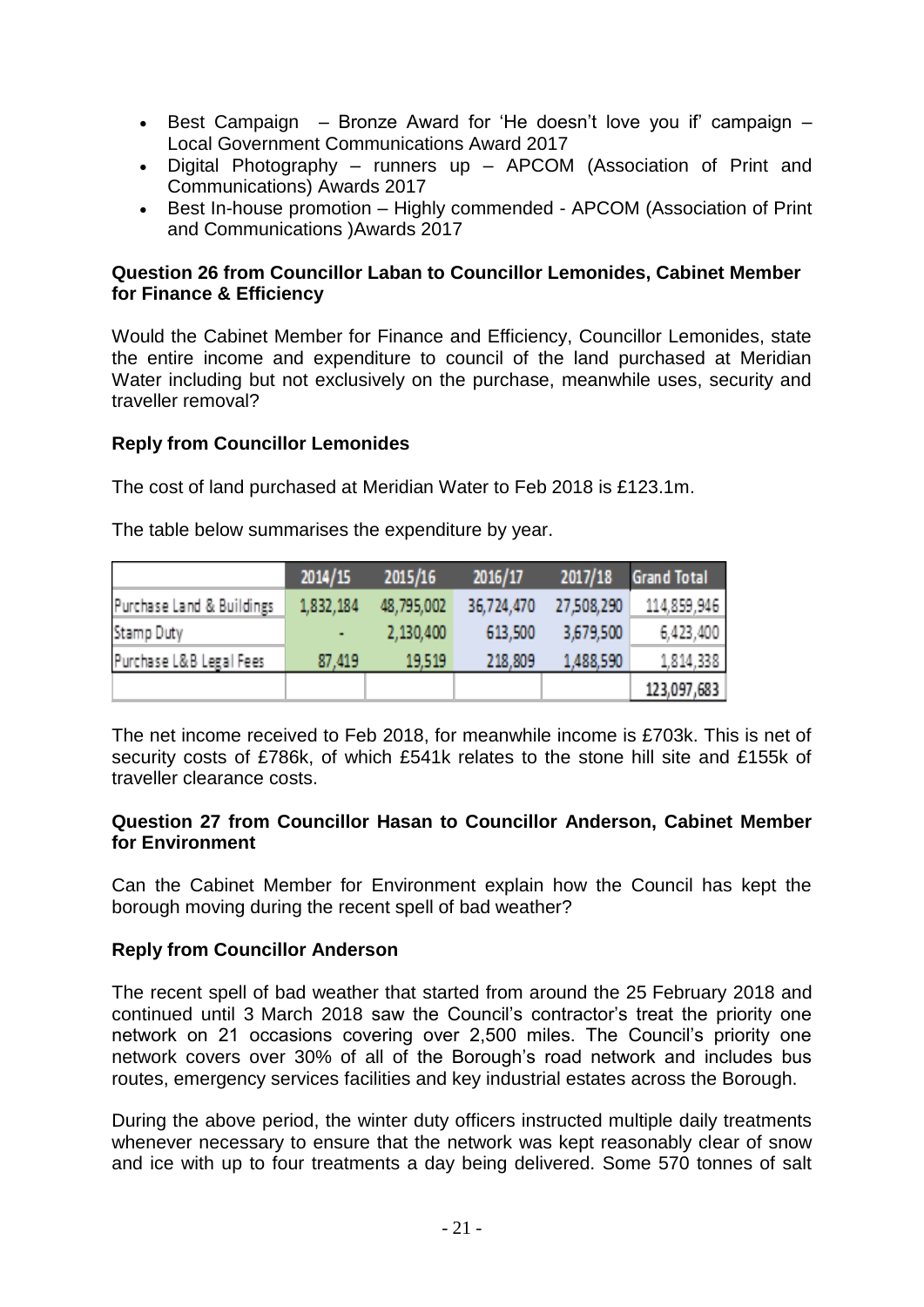were spread across the network ensuring the priority one routes were kept open to traffic. Unfortunately, due to the forecasts received over this period we were unable to commence any secondary road treatments as the levels of snow were so unpredictable, hence the salt stocks had to be retained for priority one treatments.

## **Question 28 from Councillor Laban to Councillor Oykener, Cabinet Member for Housing & Housing Regeneration**

Does the Cabinet Member for Housing and Housing Regeneration, Councillor Oykener believe it was a mistake for his department to organise an event at the MIPIM property and development conference entitled 'Meridian Water – What Next' when a formal decision on whether or not to agree a contract with PCPD has not been made?

## **Reply from Councillor Oykener**

No. At the time of the department planning for the MIPIM property and development conference the expectation was that the Council's negotiations with PCPD would have been concluded.

#### **Question 29 from Councillor Jemal to Councillor Fonyonga, Cabinet Member for Community Safety & Public Health**

Can the Cabinet member for Community Safety and Public Health please update the Council about the work being done to tackle domestic violence in Enfield?

## **Reply from Councillor Fonyonga**

Despite deeply damaging government cuts, Enfield Council continues to prioritise tackling domestic abuse. We support local refuges which provide lifesaving respite and we are lobbying to ensure that these refuge places are not put at further risk by cruel government cuts which will risk the lives of even more women and children.

Our Violence against Women and Girls strategy is now being successfully delivered across an increased number of departments and agencies to ensure the best multiagency approach to tackling this multifaceted scourge.

The Public Health Team continue to support the successful IRIS (Identification and Referral to Improve Safety) project identifying domestic abuse victims through GP's. This has been agreed for the duration of 2018/19 and been extended to optometrists, dentists and pharmacists. I'm pleased that the training and referral pathways will now also be extended to our sexual health clinics, which is an important step in our joined up working to identify and support people experiencing domestic abuse as early as possible.

Our multi-award winning communications campaigns aimed at raising awareness about domestic abuse is currently being re-run and we continue to fund a 'locks and bolts' service to provide extra security for victims who wish to remain in their own homes. Our housing teams also have a reciprocal arrangement across London to facilitate moves more easily where these cannot be avoided.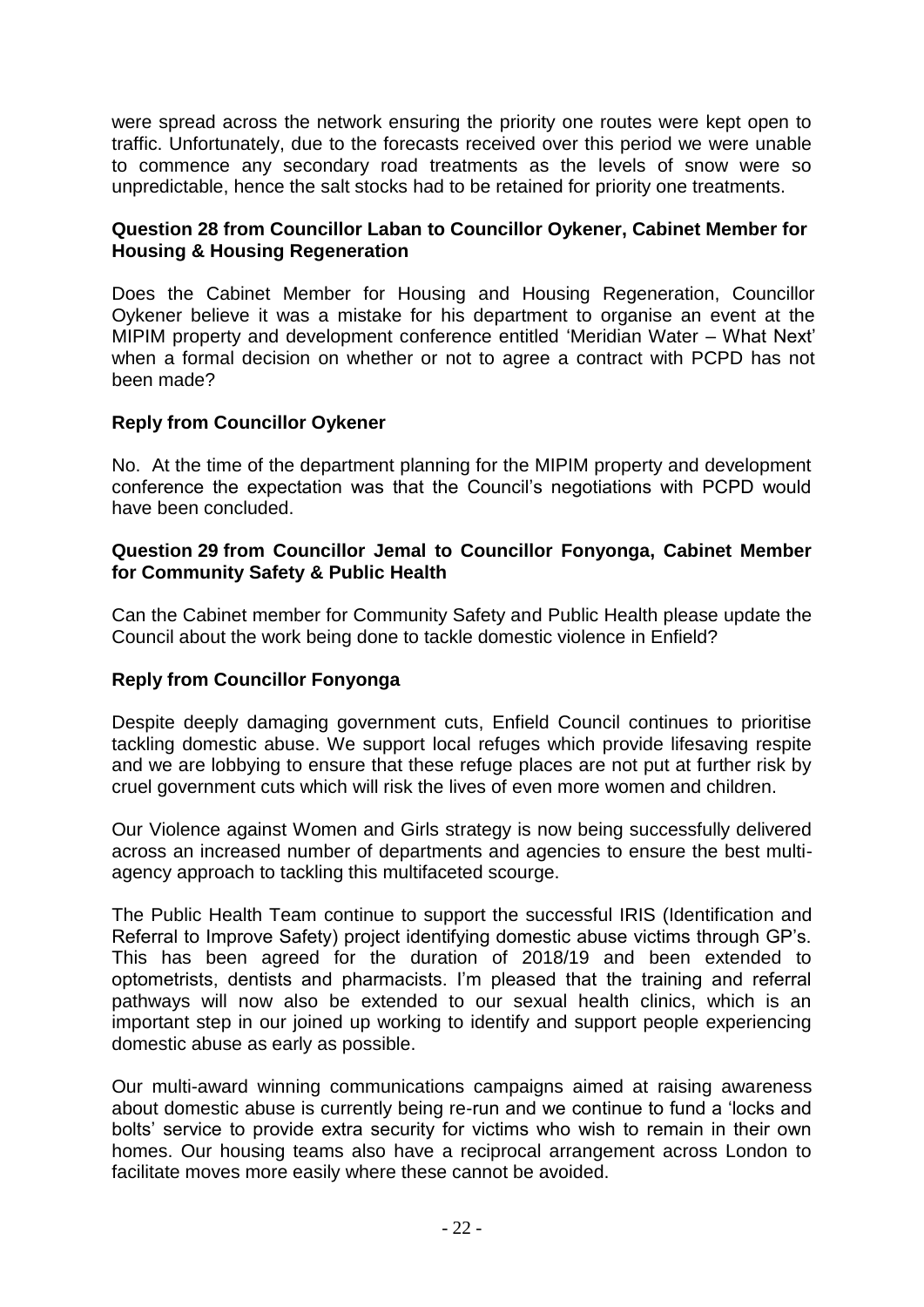We have also been very successful in securing national grants to fund a vast range of essential projects. This includes the Mia project which will be considering risk issues with perpetrators, and other initiatives supporting women with complex needs, and those who are historically difficult to engage with.

Our extensive work in this area has also led to Enfield being selected to become one of three national pathfinders in the UK by the Department of Culture, Media and Sport, giving us the means to place an Independent Domestic Violence Advocate at North Middlesex Hospital. We have secured three years of funding for this post, in addition to further lifesaving training across A&E and other hospital departments.

Our comprehensive approach to tackling domestic abuse means that we have now also implemented a range of leisure activities to support and assist women suffering from domestic abuse and those at risk of the same. For example, the Community Safety team is working with Edmonton Eagles Boxing Club to provide those who have suffered from domestic abuse and those who have been involved in or are at risk from gang crime the means to take part in boxing lessons to improve their selfconfidence and to help to reduce the risk of abuse in the future. Furthermore in partnership with Fusion Lifestyle the operator of the leisure centres in our borough, we are offering self-defence and fitness classes to help protect and empower women suffering from domestic abuse. This is in addition to our joint project with Fusion called "Women get Active" which targets inactive women and offer various physical activities which enable women to become more physically active and generally increase their self-confidence.

## **Question 30 from Councillor Laban to Councillor Oykener, Cabinet Member for Housing & Housing Regeneration**

Does the Cabinet Member for Housing, Councillor Oykener, believe it was a mistake for his department to organise an event at the MIPIM property and development conference in the South of France entitled 'Meridian Water – What Next' which could have led to legal action against the Council due to a decision not being officially made regarding forming a contract with PCPD?

## **Reply from Councillor Oykener**

No. At the time of the department planning for the MIPIM property and development conference the expectation was that the Council's negotiations with PCPD would have been concluded. When it became clear that negotiations would not be concluded the session was cancelled.

#### **Question 31 from Councillor Kepez to Councillor Oykener, Cabinet Member for Housing & Housing Regeneration**

Will the Cabinet Member for Housing & Housing Regeneration please advise on Council led housing schemes and how many new homes have received planning consent since 2014?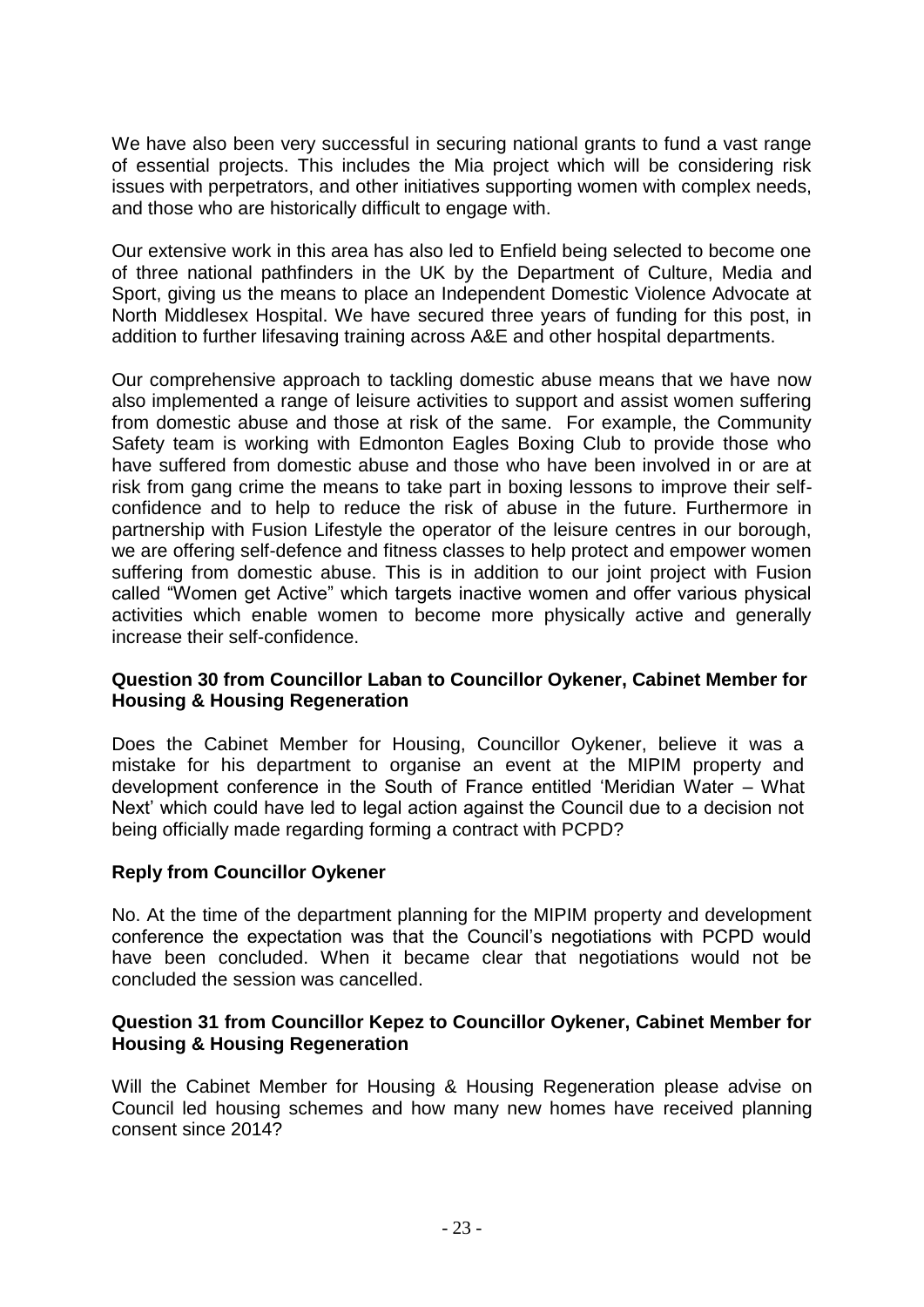# **Reply from Councillor Oykener**

| <b>Financial Year</b> | Number of Council-led<br><b>Housing Schemes</b> | <b>Total Number of Units</b><br>Proposed |
|-----------------------|-------------------------------------------------|------------------------------------------|
| 2017/18 (ongoing)     |                                                 | 726                                      |
| 2016/17               |                                                 | 33                                       |
| 2015/16               |                                                 | 40                                       |
| 2014/15               |                                                 | 94                                       |

Please see below which covers all council related applications for housing

#### **Question 32 from Councillor Laban to Councillor Oykener, Cabinet Member for Housing & Housing Regeneration**

Would the Cabinet Member for Housing update the chamber on whether or not the source of the water leak has been found at Joyce House including whether any decision has been made as to the future of the block?

## **Reply from Councillor Oykener**

While the source of main leak has yet to be identified, the Council has employed a specialist external surveyor to investigate the cause of the leak and he has isolated the location of the leak to a specific area within the block. In order to rectify the problem intrusive works will need to be undertaken in one property to expose the pipework in the service risers. It has been agreed that this work will be undertaken once the resident, who has been decanted, has moved their furniture into their temporary properties. The Council is assisting the resident with these removals. The independent surveyor, due to the intermittent nature of the leak, believes that it is in the rainwater pipes which will be the first area which is investigated once the pipework is exposed.

The future of estate is currently going through required process for prospective regeneration projects including the consultation with residents. Once this process has been completed the future of the block will be determined.

## **Question 33 from Councillor Elif Erbil to Councillor Brett, Cabinet Member for Community, Arts and Culture**

Will the Cabinet Member for Community, Arts and Culture please update us on how many voluntary sector groups have accessed outside funding between 2017-18?

## **Reply from Councillor Brett**

I thank the member for this question which highlights how closely we work with our colleagues in the local voluntary sector who do so much for our diverse and dynamic communities. Whilst we are not yet at the end of the 2017/18 operational year and so full figures are not yet available I can offer an insight into how much success we have seen recently in terms of valuable external funding being secured by local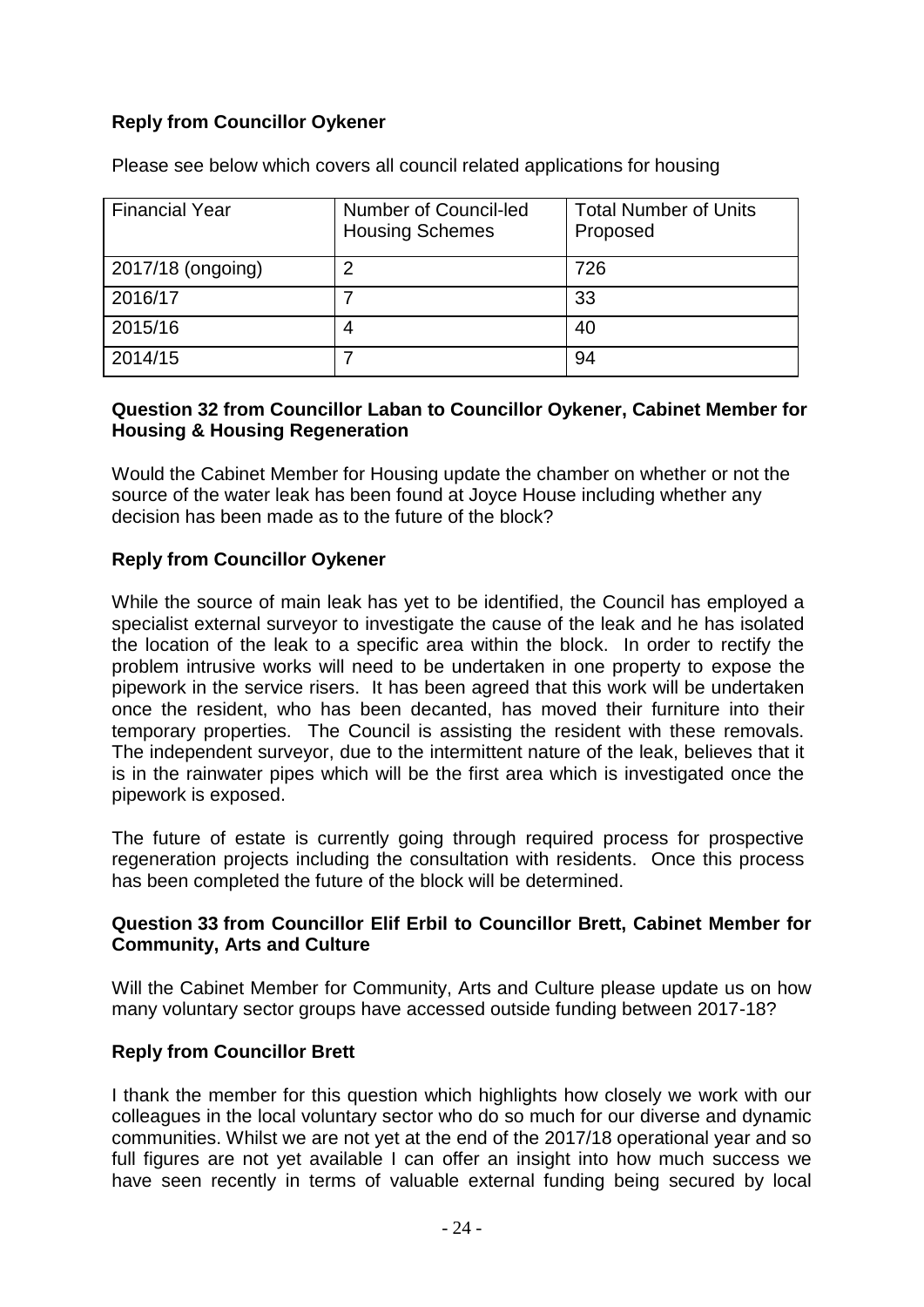groups, many of whom we work with directly to assist them gaining the skills to bid and providing connections to the opportunities to apply for funding.

There is no doubt that supporting the community sector works for Enfield. For example, our most recent 'Meet the Funders' event in 2017 generated over £600,000 in new bids from local groups to external funders.

In 2017, our joint working with Enfield Voluntary Action brought in additional funding of £489,000 from external sources to support third sector activities in the borough.

Over the past two full operational years our web portal has provided huge assistance to local groups seeking external funding. There were 16,285 visits to the web portal during this period and in terms of user feedback, 82% of users who responded to a recent survey said that the service helped them to identify sources of funding. From the people who responded to the survey a total of £710,728 was secured between 2015 and 2017. If we were to project this return against what we know of web portal traffic, we would expect 280 users to have identified funding opportunities and 61 users to have successfully attracted funding to the area. This would equate to optimum funding worth £4,335,544.08 being accessed.

There is no doubt that organisations of all types and from all backgrounds are taking advantage of the support and advice we make available to gain the means to support local people. We will continue to do all we can to facilitate this in the future as we know that Enfield is at its best when it possesses a healthy and dynamic community sector.

## **Question 34 from Councillor Laban to Councillor Lemonides, Cabinet Member for Finance & Efficiency**

Would the Cabinet Member, Councillor Lemonides, state the entire income and expenditure costs of Sloemans Farm to the Council from buying the farm to date?

## **Reply from Councillor Lemonides**

To date we have spent a total of £34,500 which has primarily related to securing the perimeter of the farm buildings & yard, following the fire, to prevent unauthorised access with HERAS fencing / site signage and for providing the required access for the aerial mast. This expenditure forms part of the ongoing insurance claim and it is anticipated that around £10,000 will be recovered.

In addition we had, due to the significant risk from illegal trespassers over the past 18 months, stepped up our security requirements. As the farm yard and buildings do not form part of the tenancy due to the fire we have incurred additional costs to ensure that the site is adequately protected and this was circa £12,000.

An element of this expenditure includes fees incurred by our managing agents in dealing with the fire and arranging security to prevent illegal encampments.

Income has been greatly affected by the fire and the total revenue since purchase stands at £61,000. This does not include £125,000 which was retained as part an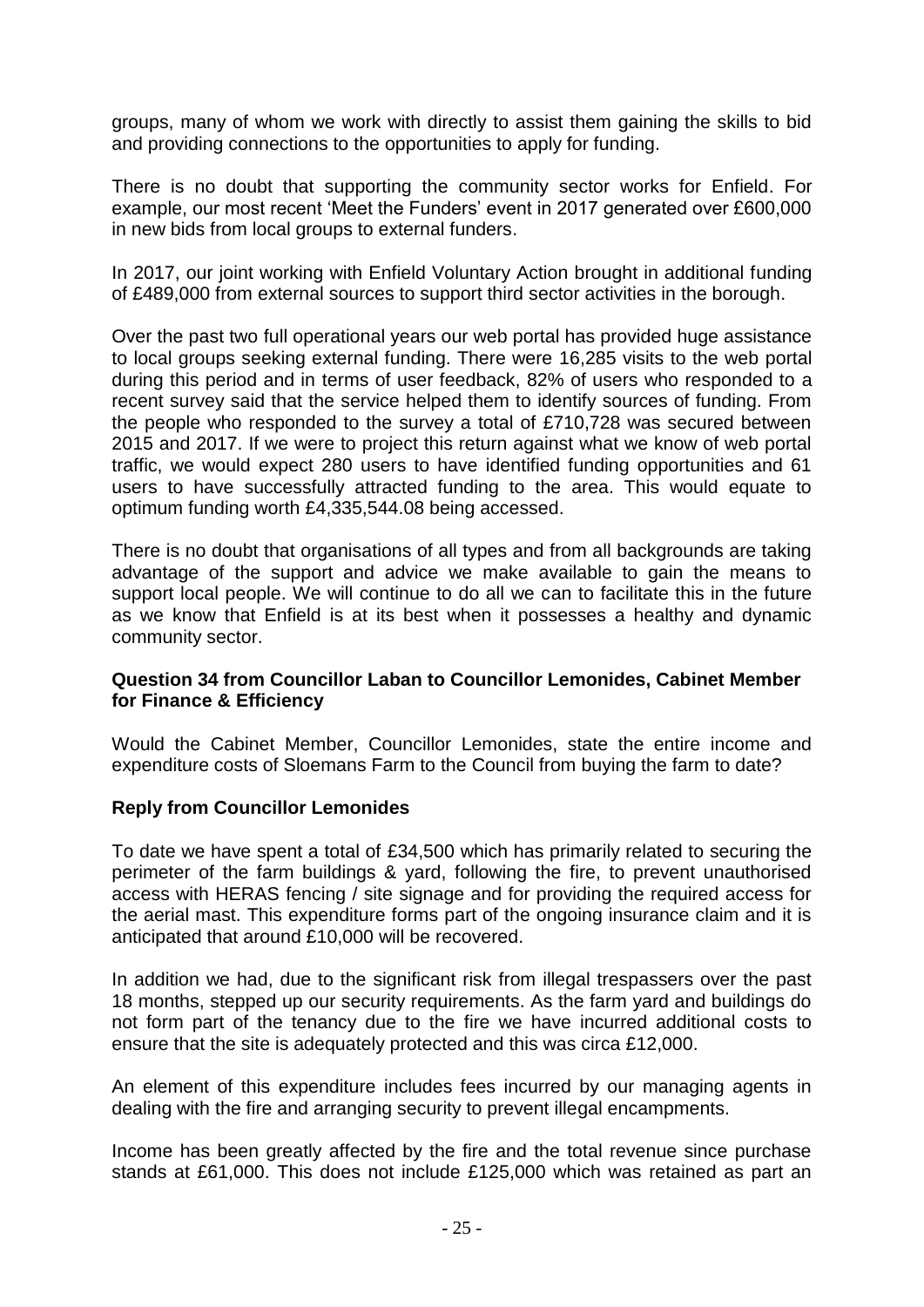insurance claim of the previous owner prior to purchase.

The purchase of this asset was rigorously scrutinised by both Cabinet and Overview & Scrutiny as well as having an independent valuation undertaken to ensure the price paid reflected best value. This independent valuation confirmed that the price agreed was best value but went further to it is a significant advantage to the Council to acquire the property free of all future overage and restriction and would leave the Council unencumbered and gives them maximum flexibility to manage and use the property as they see fit

Finance have also confirmed that the total cost of the purchase, including stamp duty total £3,675,660.

| l Order | Cost Elem. | Cost element name   | Val.in rep.cur. Name |                                                    |
|---------|------------|---------------------|----------------------|----------------------------------------------------|
| C000675 | 64457      | Other disbursements |                      | 35,425.00   Acquisition of Sloemans Farm           |
| C000675 | 64201      | Purch Land & Builds |                      | 350,000.00 BIRKETTS LLP REF SLOEMANS FARM          |
| C000675 | 64201      | Purch Land & Builds |                      | 3,290,235.00 PURCHASE SLOEMANS FARM (BIRKETTS LLP) |
|         |            |                     | 3,675,660.00         |                                                    |

#### **Question 35 from Councillor Laban to Councillor Lemonides, Cabinet Member for Finance & Efficiency**

Will the Cabinet Member, Councillor Lemonides, state the entire cost to date of the negotiations with PCPD including but not exclusively, consultancy fees and officer time across the council?

## **Reply from Councillor Lemonides**

External advisors have been advising the Council throughout the period on finance, legal and land issues since November. Officers will provide you with invoiced documents. However some of these costs will have been related directly to the development of a Plan B. This cost should nevertheless be considered in context of the legal advice that to not re-engage with PCPD in a meaningful way, acting in good faith, after Barratt withdrew would put the Council at high risk of a successful legal challenge which would have very significant financial consequences. Given this is a £6 billion project I am sure you will agree due diligence should be central to our decision making. Of course all of these costs will be capitalised and be paid from land surplus. There is no impact therefore on the Council's current spending or revenue budget.

## **Question 36 from Councillor Laban to Councillor Oykener, Cabinet Member for Housing & Housing Regeneration**

Would the Cabinet Member, Councillor Oykener state the date of when the first complaint was made about the water leakage at Joyce House and the appearance of residents complaining about lack of action on BBC News?

## **Reply from Councillor Oykener**

There are 3 properties affected by the leak at Joyce Avenue: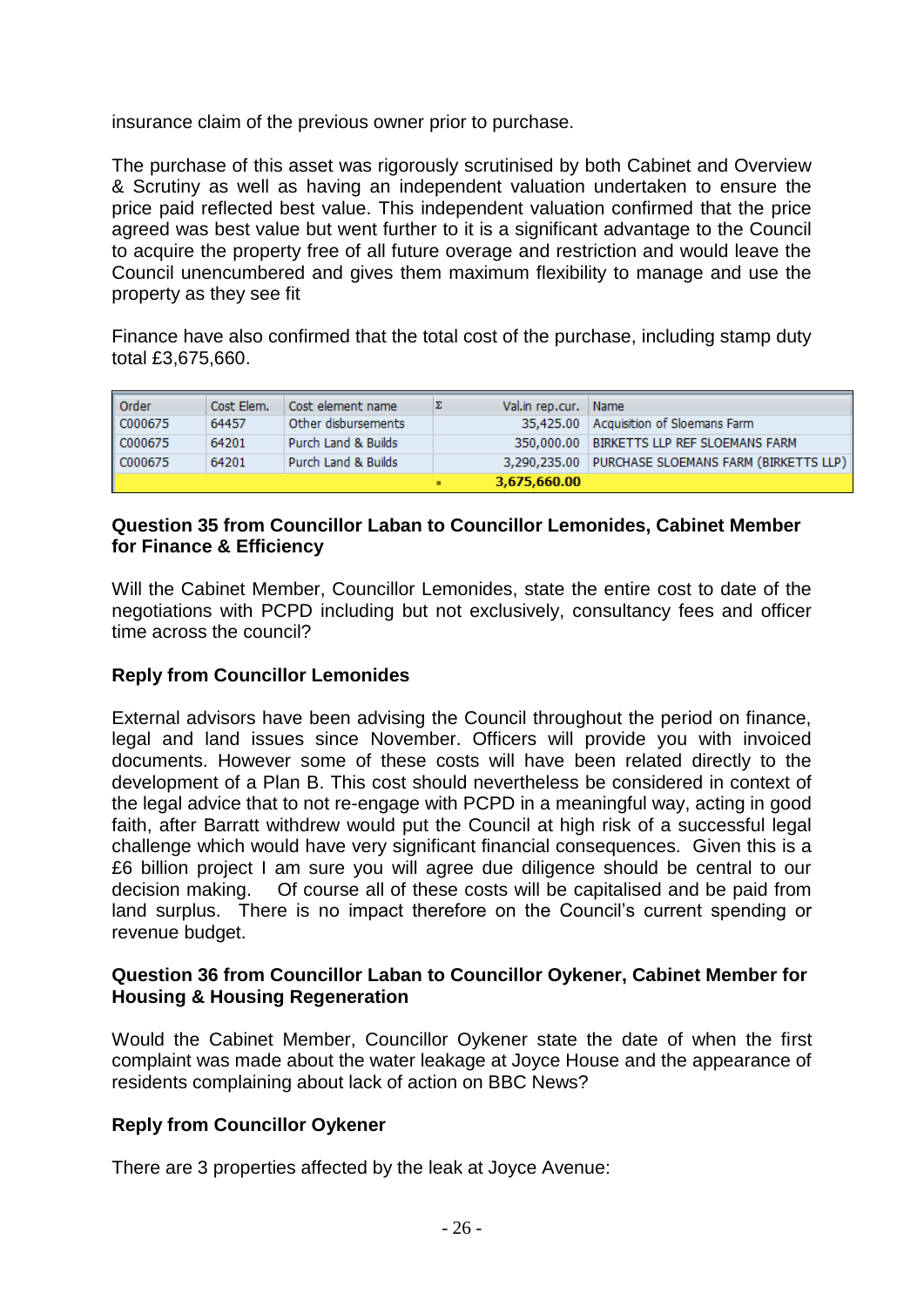- One property has never reported a repair or water penetration
- One property first report of water penetration 29 September 2017
- One property first report 21 November 2016. 7 reports in total over a 13 month period (Nov 2016, Feb 2017, March 2017, April 2017, May 2017, September 2017 and December 2017). Works and investigations were carried out each time a report was made.

#### **Question 37 from Councillor Laban to Councillor Lemonides, Cabinet Member for Finance & Efficiency**

Could the Cabinet Member for Finance & Efficiency, Councillor Lemonides, inform the chamber of the entire cost to the council of buying IT systems since 2014 including any savings made due to their purchase?

## **Reply from Councillor Lemonides**

The Council has spent £27.8m since 2014 on delivering new ICT systems, which has facilitated the Council transformation programme's delivery of £18.6m savings to date.

#### **Questions to Associate Cabinet Members:**

#### **Question 38 from Councillor Ekechi to Councillor Savva, Associate Cabinet Member**

Can Councillor Savva tell us of his key contributions in his designated area in recent months?

#### **Reply from Councillor Savva**

ACMs' brief is "spatial". Key to the ACM role is knowledge of local communities in the round enabling ACMs to operate, as it were, "without portfolio", responding to important concerns as they arise.

Like the other ACMs I hold weekly advice surgeries which highlight areas of general concern across Edmonton which I pursue with the relevant cabinet member, adding weight to the voice of the community.

Recently this has been to support the installation of CCTV in fly tip hotspots and where anti-social behaviour in all forms takes place. I champion community projects that enhance life in Enfield and bring regeneration and employment for instance in the work that has already started as part of the Central Leeside Area Action Plan. I provide support for voluntary groups and the maintenance of historic assets such as Salisbury House.

Regular meetings with Friends of Parks have helped the consultations on important policy developments such as The Events Strategy, Wildlife and Biological Recording and provided an open forum for discussion.

ACMs liaise with community groups and are active in advocating for volunteer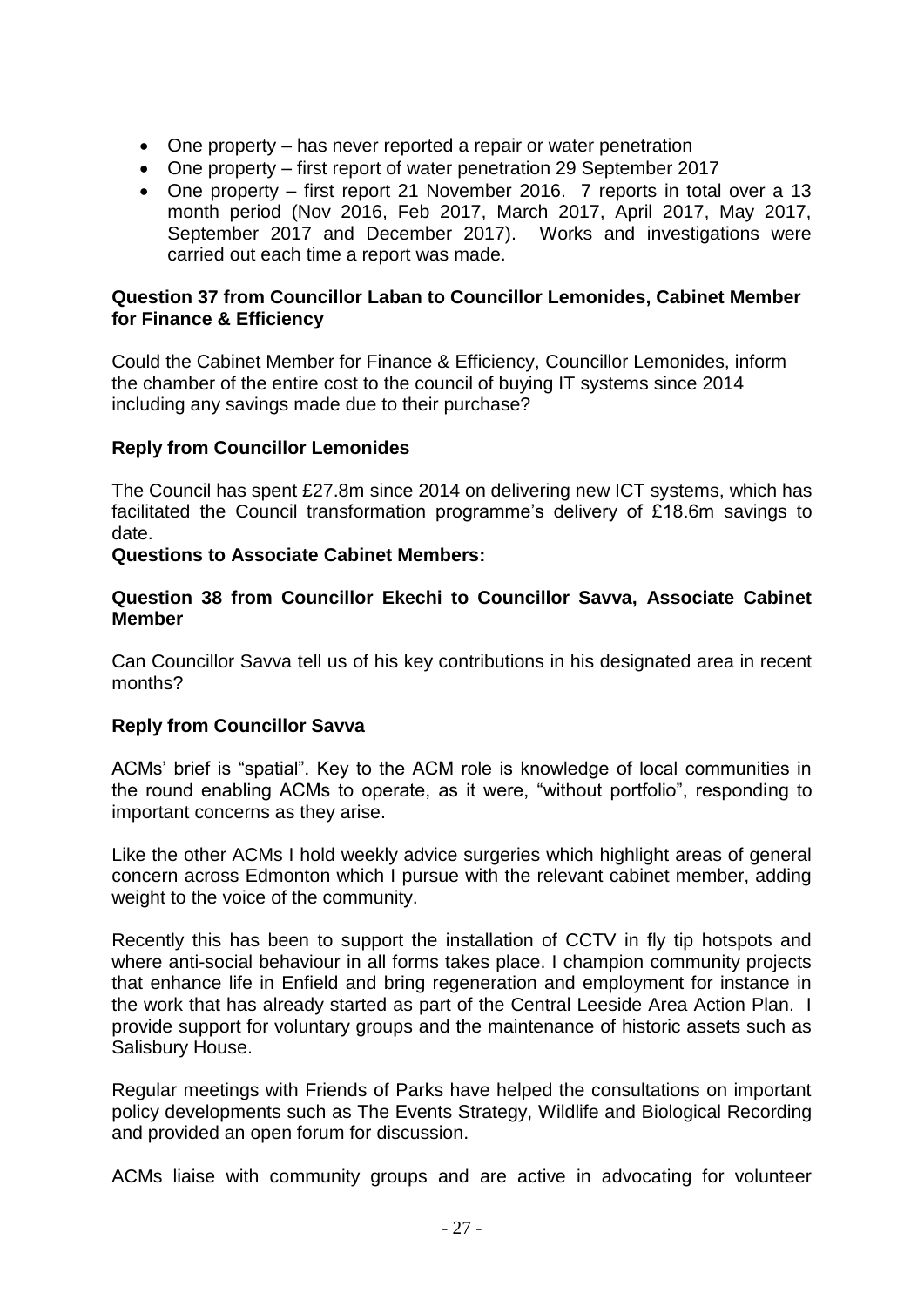organisations and their clients. I attend most residents' meetings in the area to hear their views and concerns and to answer their questions, where necessary raising them with relevant cabinet members or in responding to reports at Formal Cabinet meetings to ensure that they are aired publically.

This has been especially true as part of A1010 South Cycle Enfield involving liaison with residents and businesses, as well as ward councillors and key stakeholders through the Partnership Board. I meet weekly with officers and the Cabinet Member for Environment, helping to ensure that individual and collective concerns and feedback are properly considered and acted upon.

## **Question 39 Councillor Bond to Councillor Pite, Associate Cabinet Member**

Can Councillor Pite tell us of her key contributions in her designated area in recent months?

## **Reply from Councillor Pite**

ACMs' brief is "spatial". Key to the ACM role is knowledge of local communities in the round enabling ACMs to operate, as it were, "without portfolio", responding to important concerns as they arise.

Like the other ACMs I hold weekly advice surgeries which highlight areas of general concern across North Enfield which I pursue with the relevant cabinet member, adding weight to the voice of the community.

Recently this has been to highlight and deal with transport concerns in my area including a successful engagement with Transport for London (TfL) to install mobile speed cameras on the A10. I champion community projects that enhance life in Enfield, particularly those that support older people in my role as Chair of the Older People's Partnership Board, and those that sustain our historic assets such as Forty Hall House, its Park and Farm.

Regular meetings with Friends of Parks have helped consultations on important policy developments and provided a forum to explore important aspects of our parks such as disability access and bring resources to our parks such as free bulbs courtesy of Enfield in Bloom.

ACMs liaise with community groups and are active in advocating for volunteer organisations and their clients. I attend many residents' meetings, for instance the Ponders End Partnership, which brings regeneration to many people, to hear their views and concerns and to answer their questions, where necessary raising them with relevant cabinet members or in responding to reports at Formal Cabinet meetings to ensure that they are aired publically.

I have been heavily involved in liaison with residents and businesses, as well as ward councillors and key stakeholders on both the recently adopted Enfield Town Master Plan and Cycle Enfield, the latter involving weekly meetings with officers and the Cabinet Member for Environment, in both cases helping to ensure that individual and collective concerns and feedback are properly considered and acted upon.